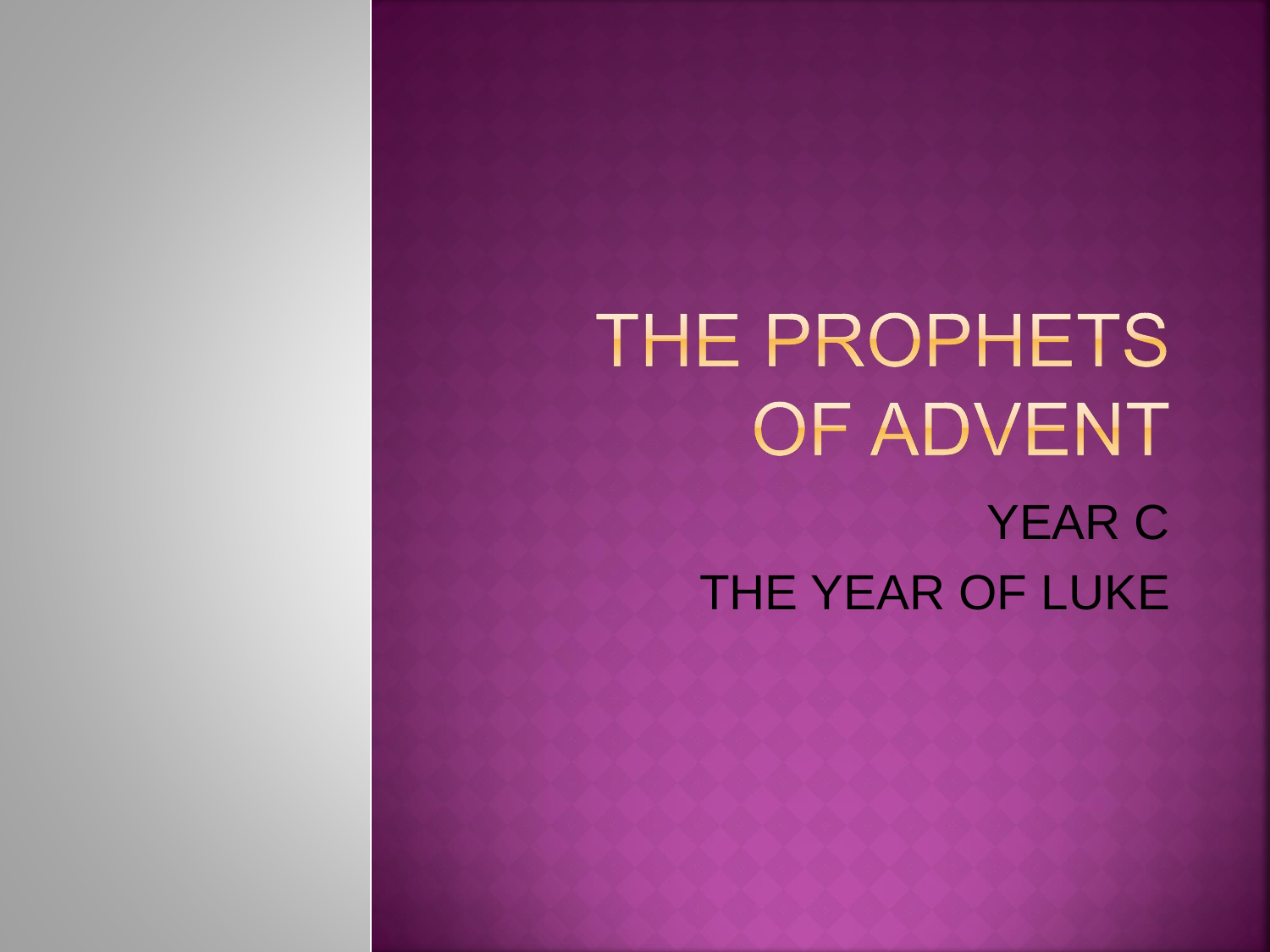## **ADVENT**

- **Advent** is a seaon observed in many Western Christian churches as a time of expectant waiting and preparation for the celebration of the Nativity of Jesus at Christmas.
- The term is an anglicized version of the Latin word *adventus*, meaning "coming."
- Advent is the beginning of the Western liturgical year and commences on December 2, 2012.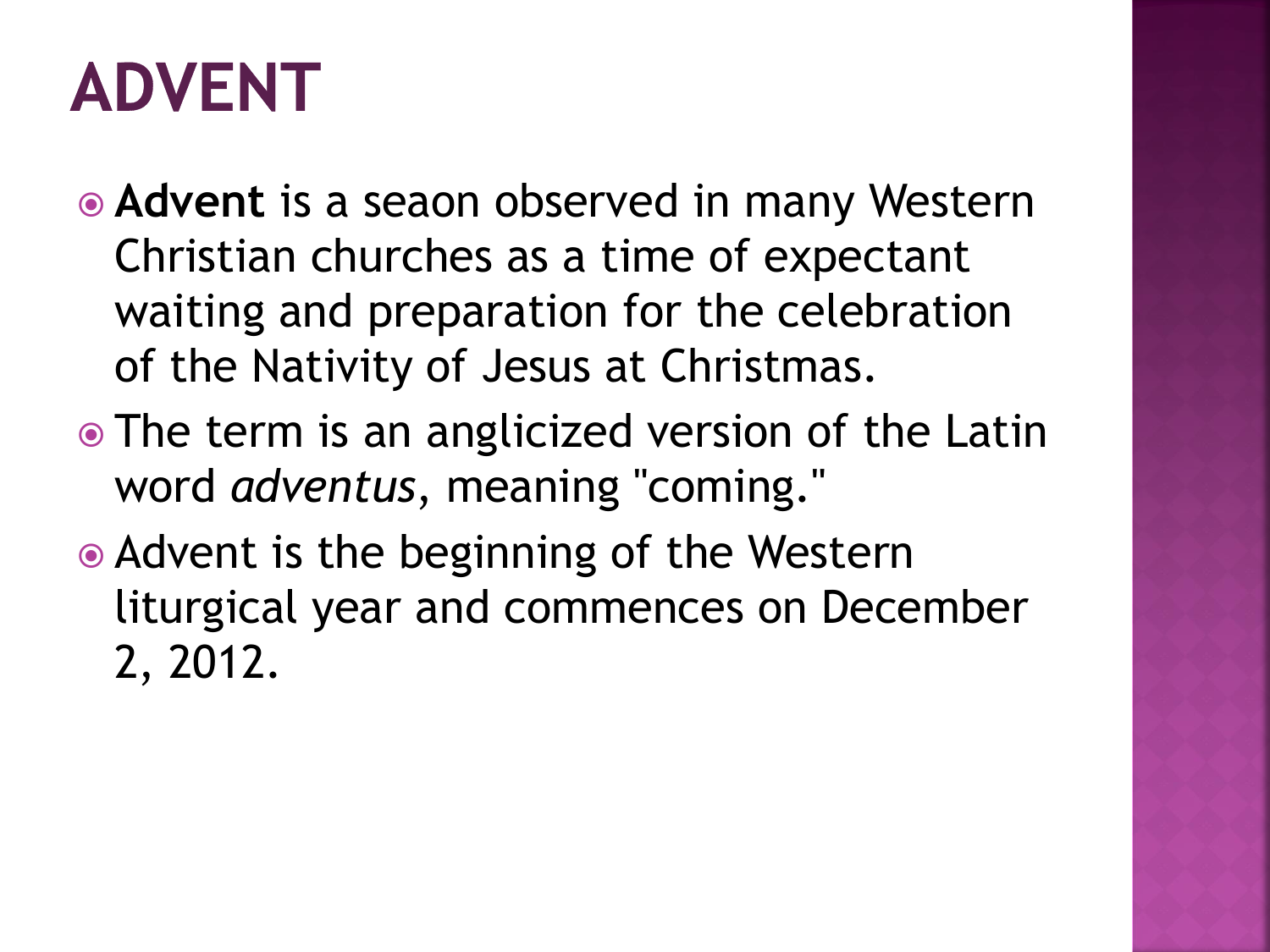## IN ADVENT WE WAIT

- In Advent we wait for the coming of Christ into our lives, into our world.
- What are we waiting for Christ to do?
- For what are we hoping?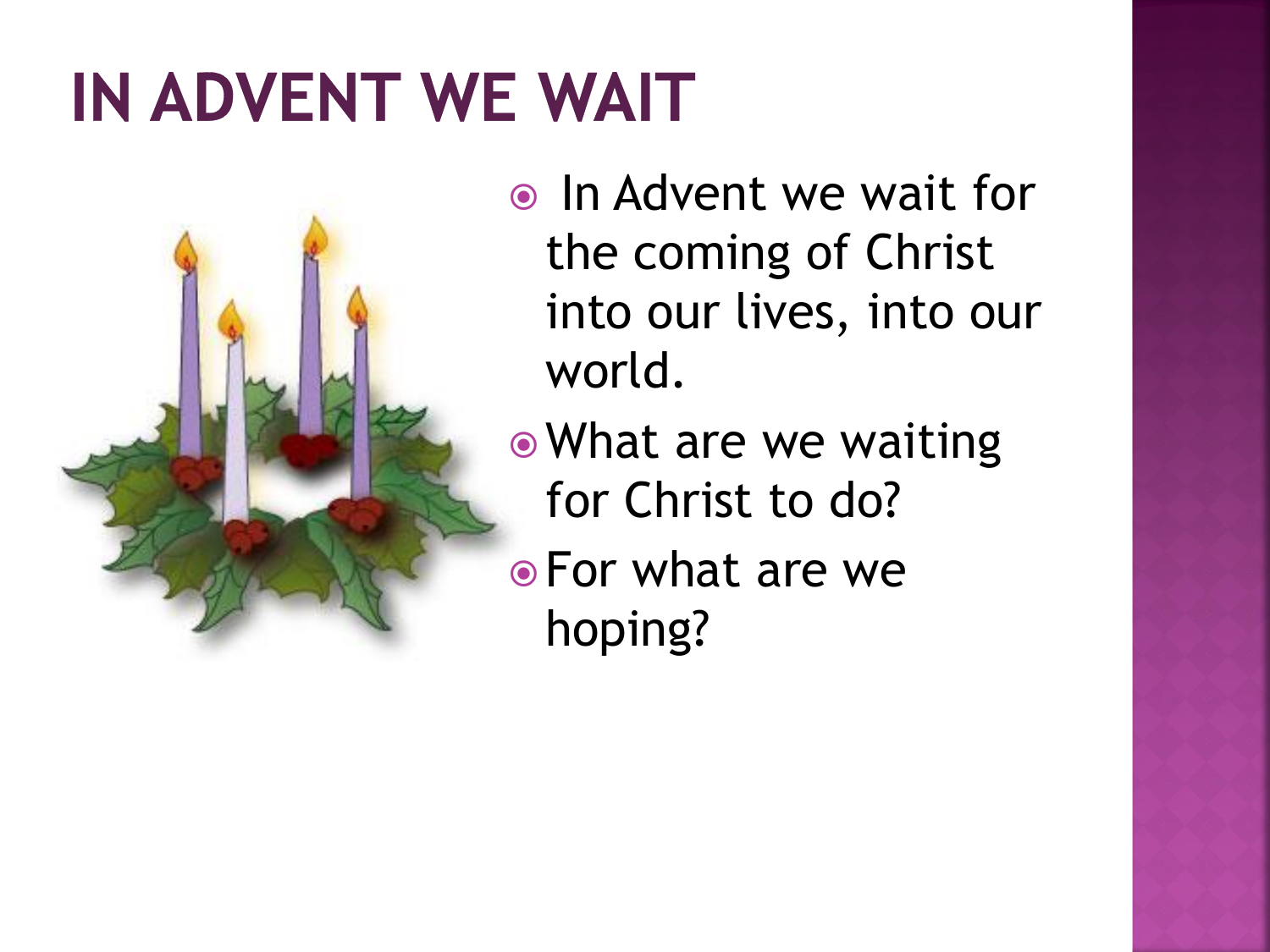## **IN ADVENT GOD WAITS**



- Look around you at our world… for what is God waiting?
- Look at our community… for what is God waiting?
- Look into your own heart… for what is God waiting?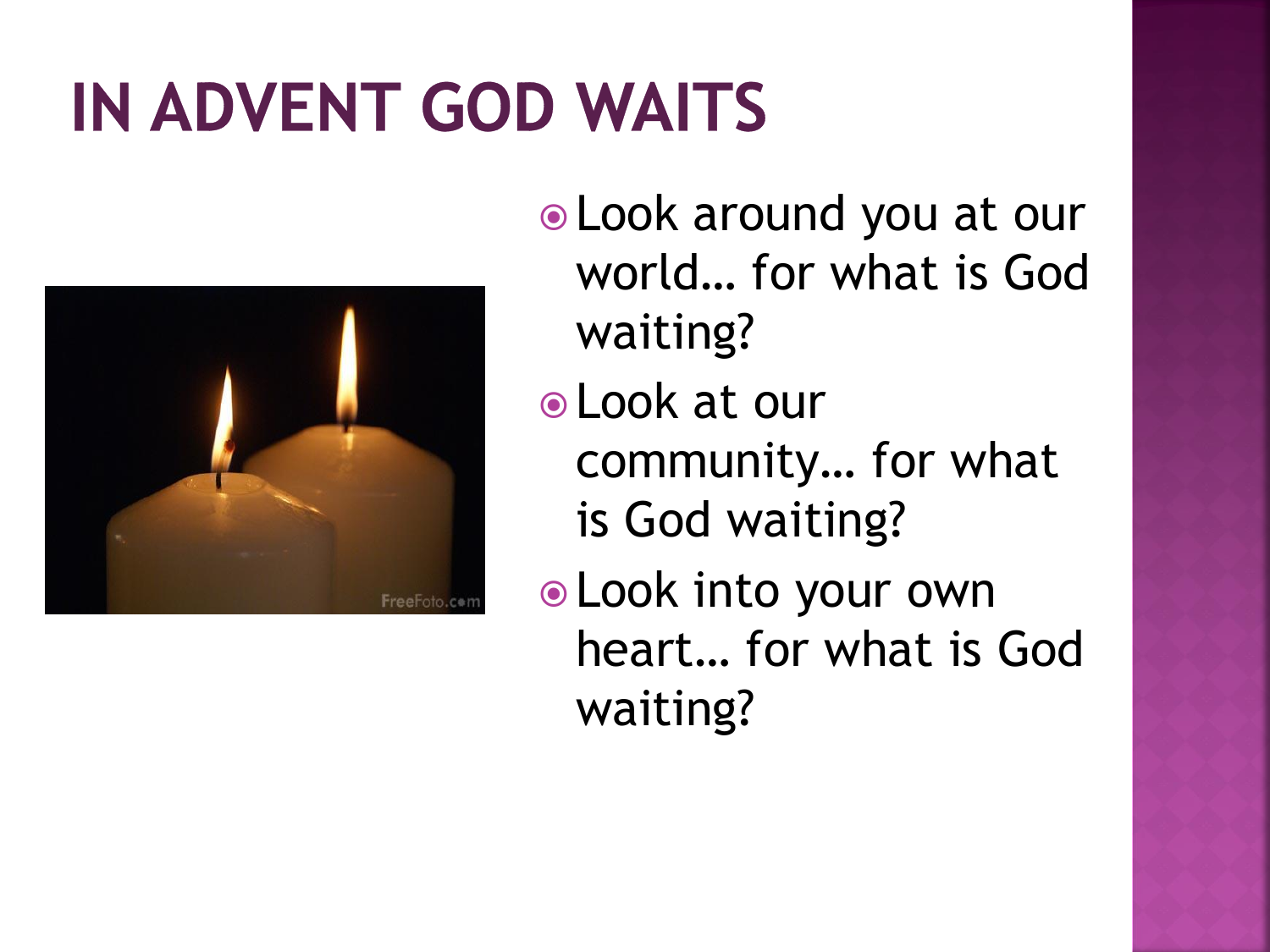#### **WHAT COMES TO YOUR MIND WHEN** YOU HEAR THE WORD "PROPHET"?

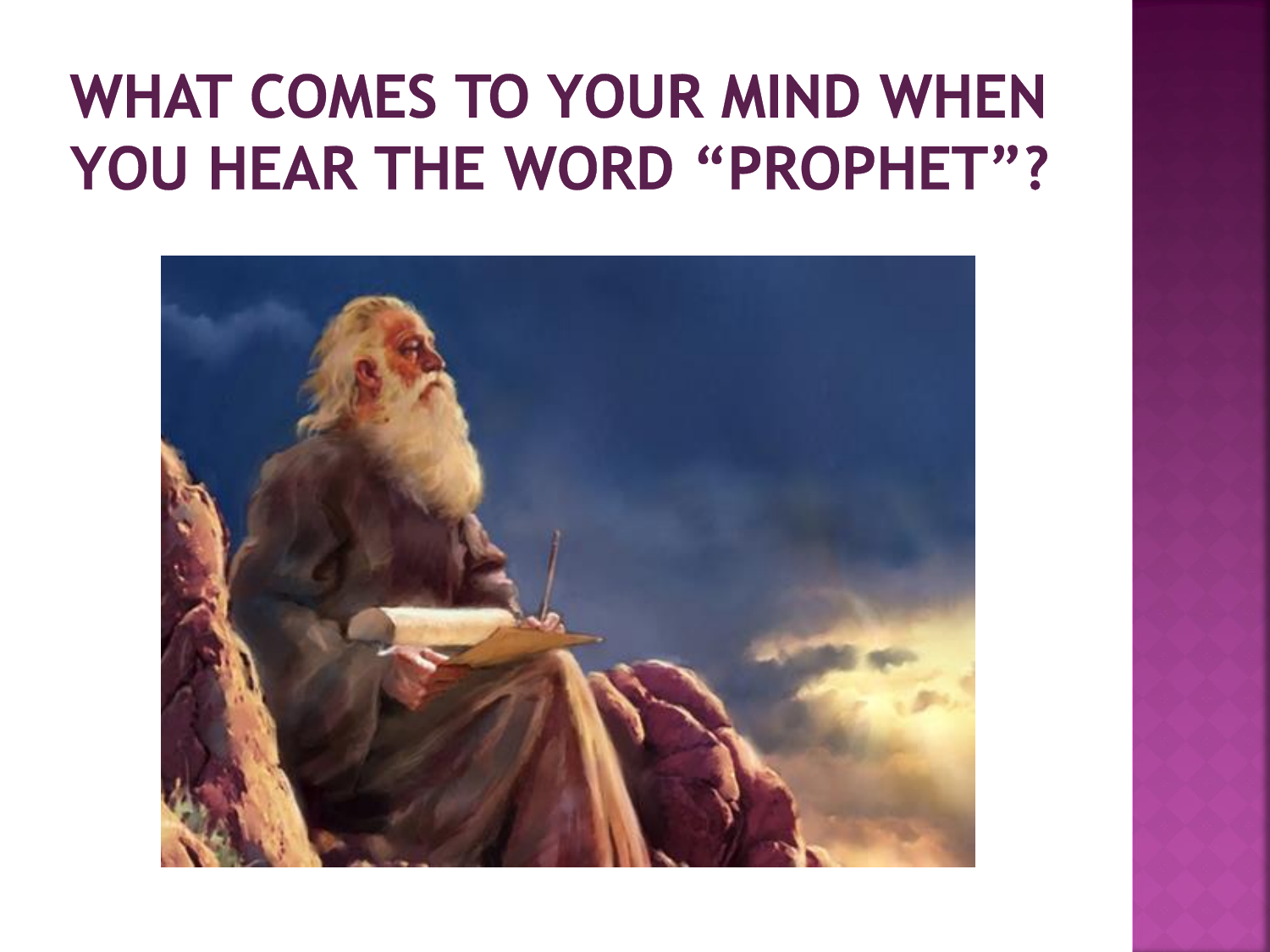## **PROPHET**

- Many people think of a "prophet" as someone who can tells the future, someone who knows what is coming.
- The English word "prophet" comes from a Greek word, "profétés."
- $\bullet$  It means "advocate."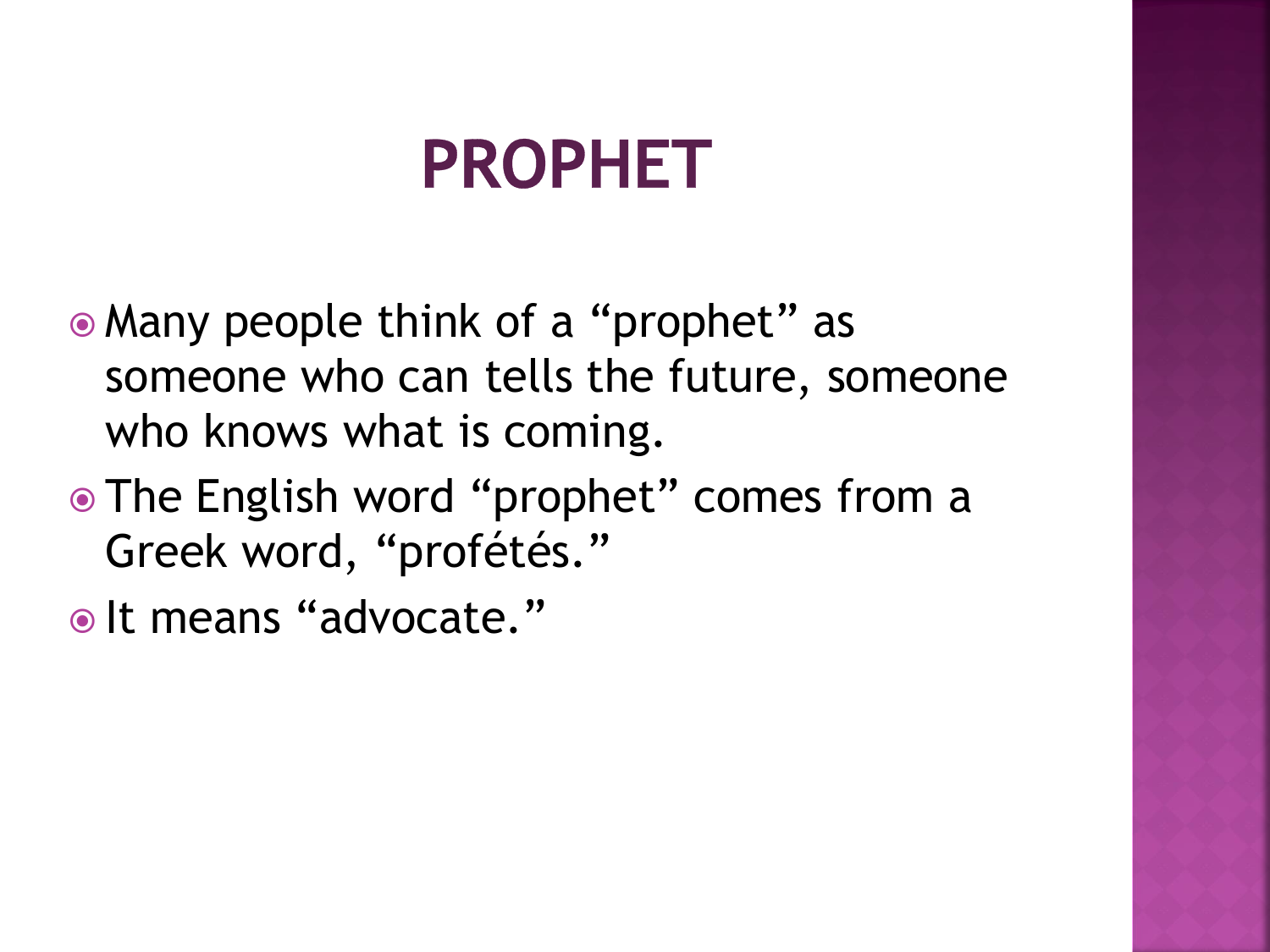# A PROPHET IS AN ADVOCATE

- A prophet is someone who advocates on God's behalf before the people.
- Does God need an advocate?
- Today, God sometimes does need **us,** faithful believers, to speak up on God's behalf and give witness to God's love, God's mercy, God's healing, God's compassion!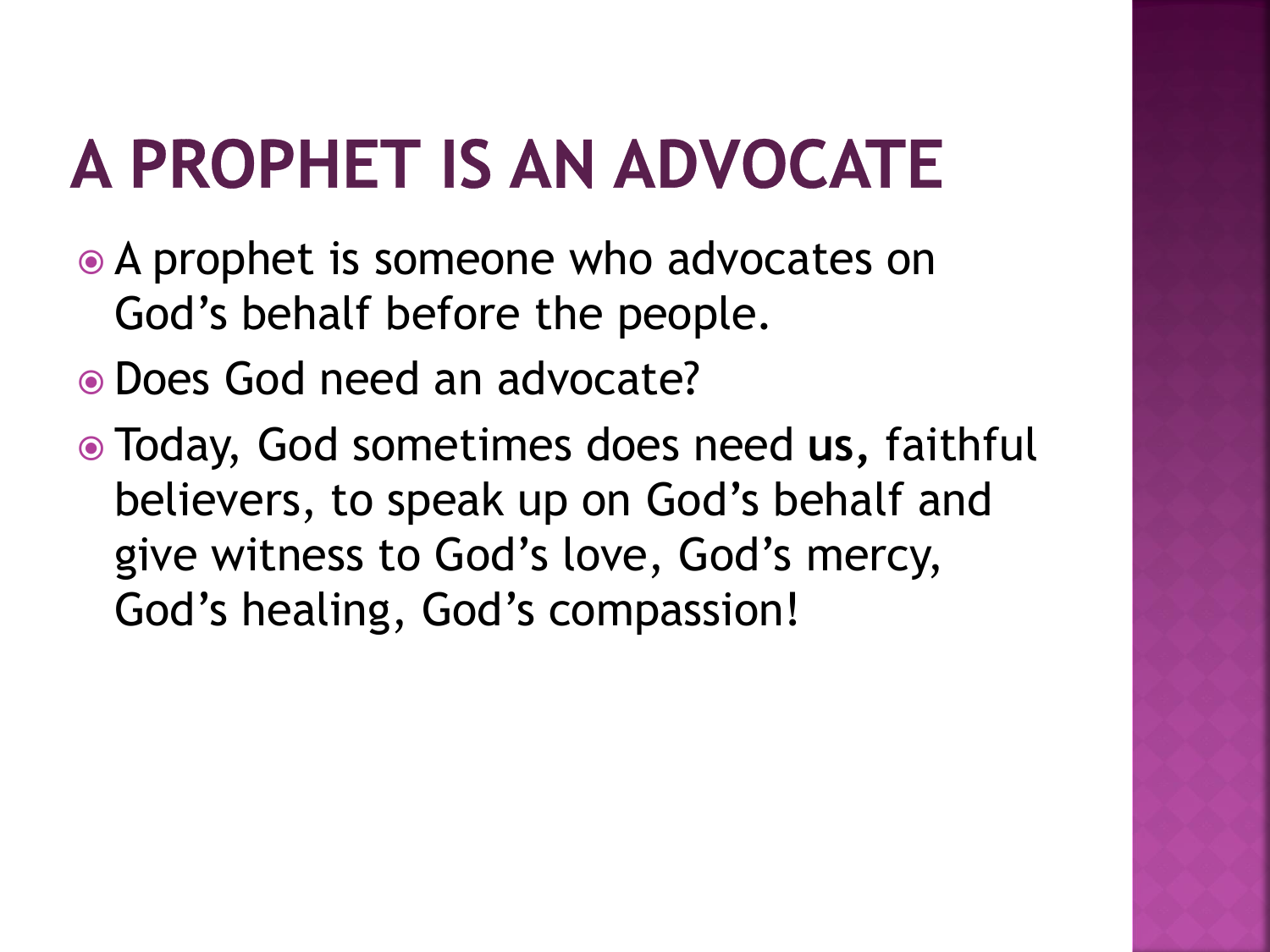## **WHAT DOES A PROPHET DO?**

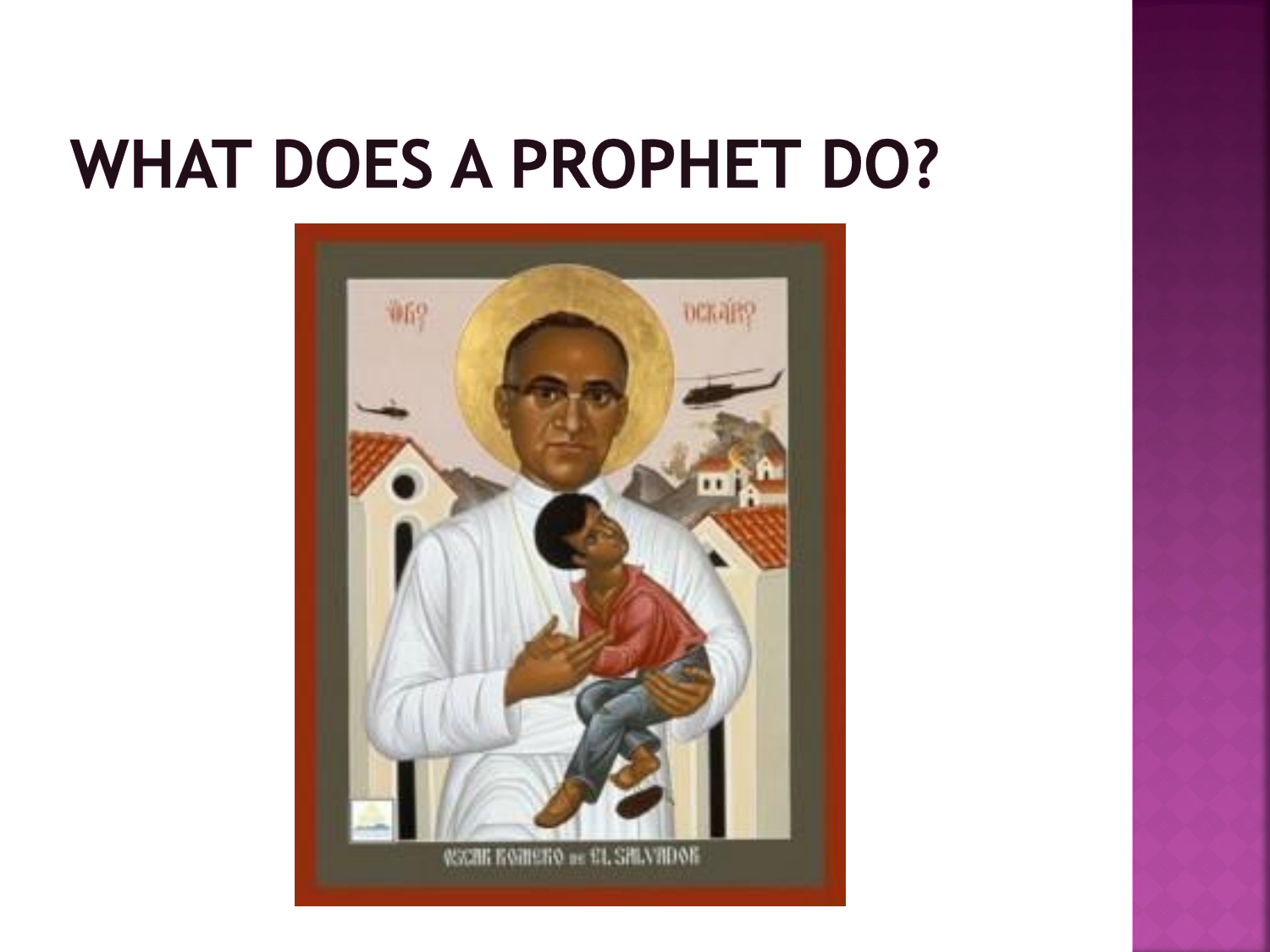# **A PROPHET LISTENS**

- The prophet listens to God, has an ear finely attuned to God.
- The prophet can discern God's ways.
- The prophet can see God at work in the signs of the times.
- The prophet sometimes has a very particular message from God to speak to the people of his or her day.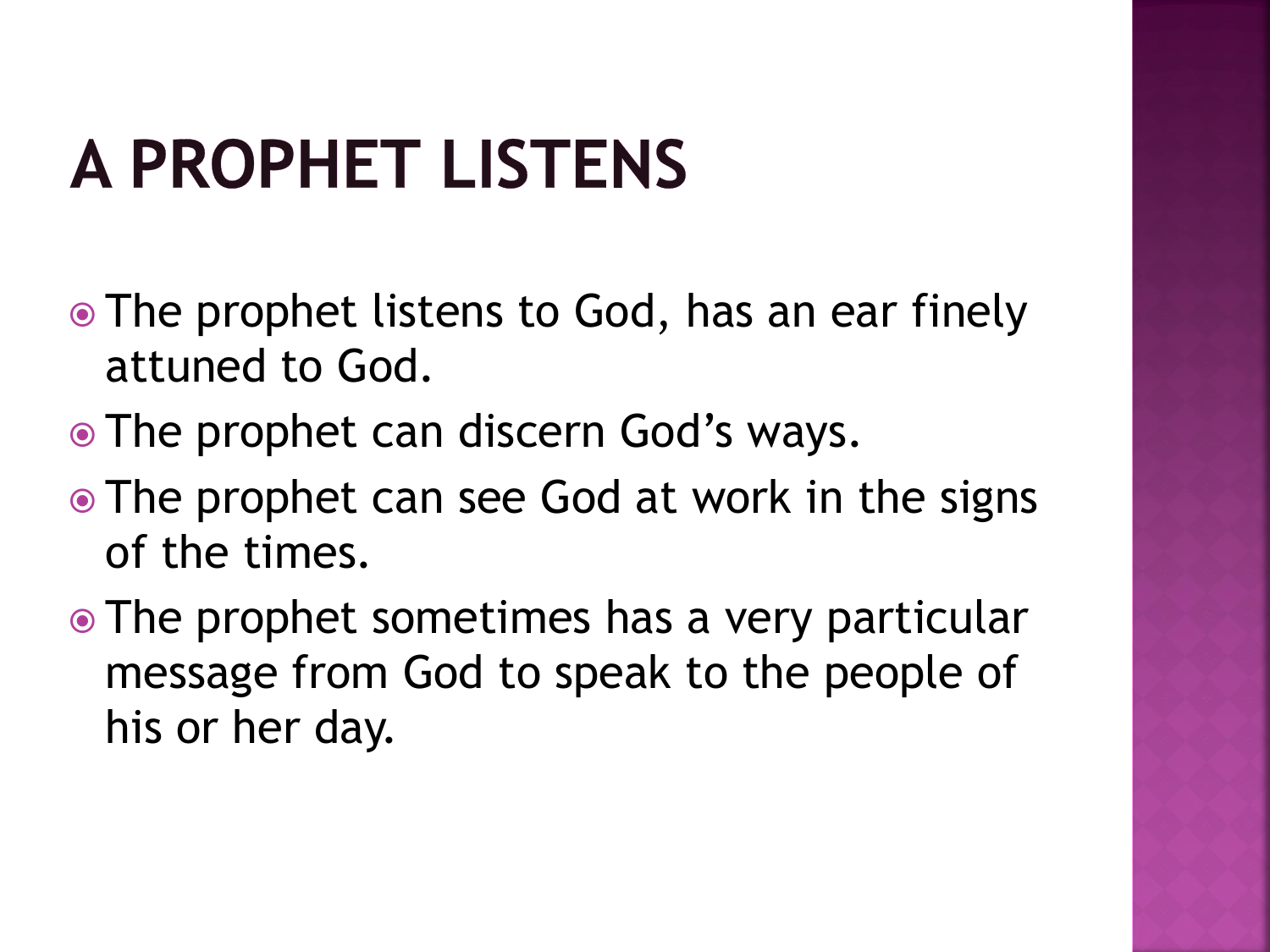## **THE PROPHET PRAYS**

- The other side of the prophet's task is that the prophet advocates for the people before God.
- A prophet is attuned to the people.
- This means that the prophet, again, listens.
- The prophet hears the cries, the hopes, the longings of the people,
- The prophet is sometimes called upon to represent them before God.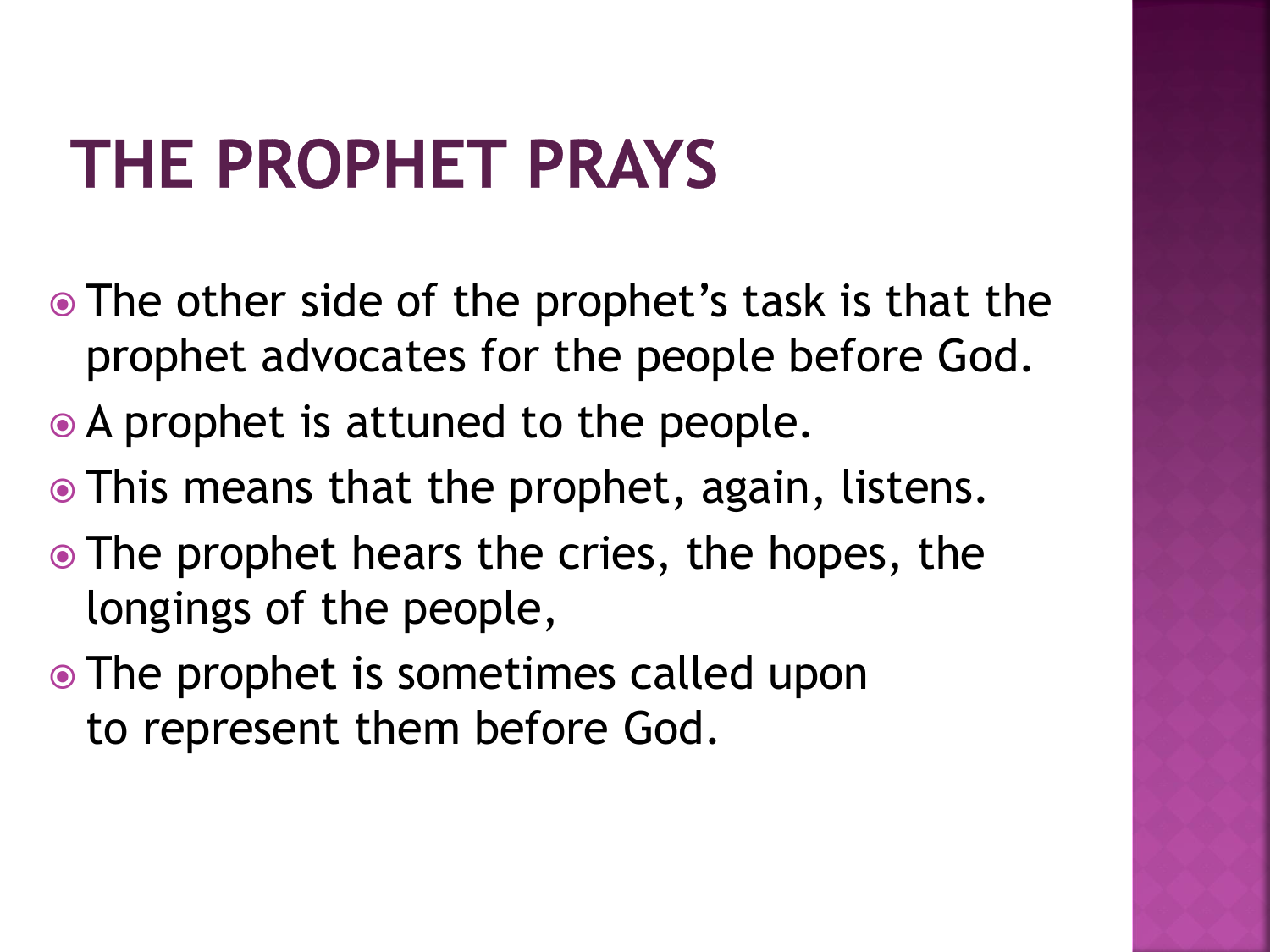#### **OLD TESTAMENT PROPHETS KEYS TO UNDERSTANDING**

- The first key to understanding the Old Testament prophets and their ministry is understanding that,
	- **first of all, the prophets were listeners.**
	- **IF In their prayer, they gained insights about God's dream**
	- **They were compelled to share these insights with the** people.
	- **They also listened to the people of their day.**
	- **They listened to the signs of their times.**
- The second key to understanding the Old Testament prophets is that, each individually and as a group, they tell the great story of God's love and faithfulness to God's chosen people.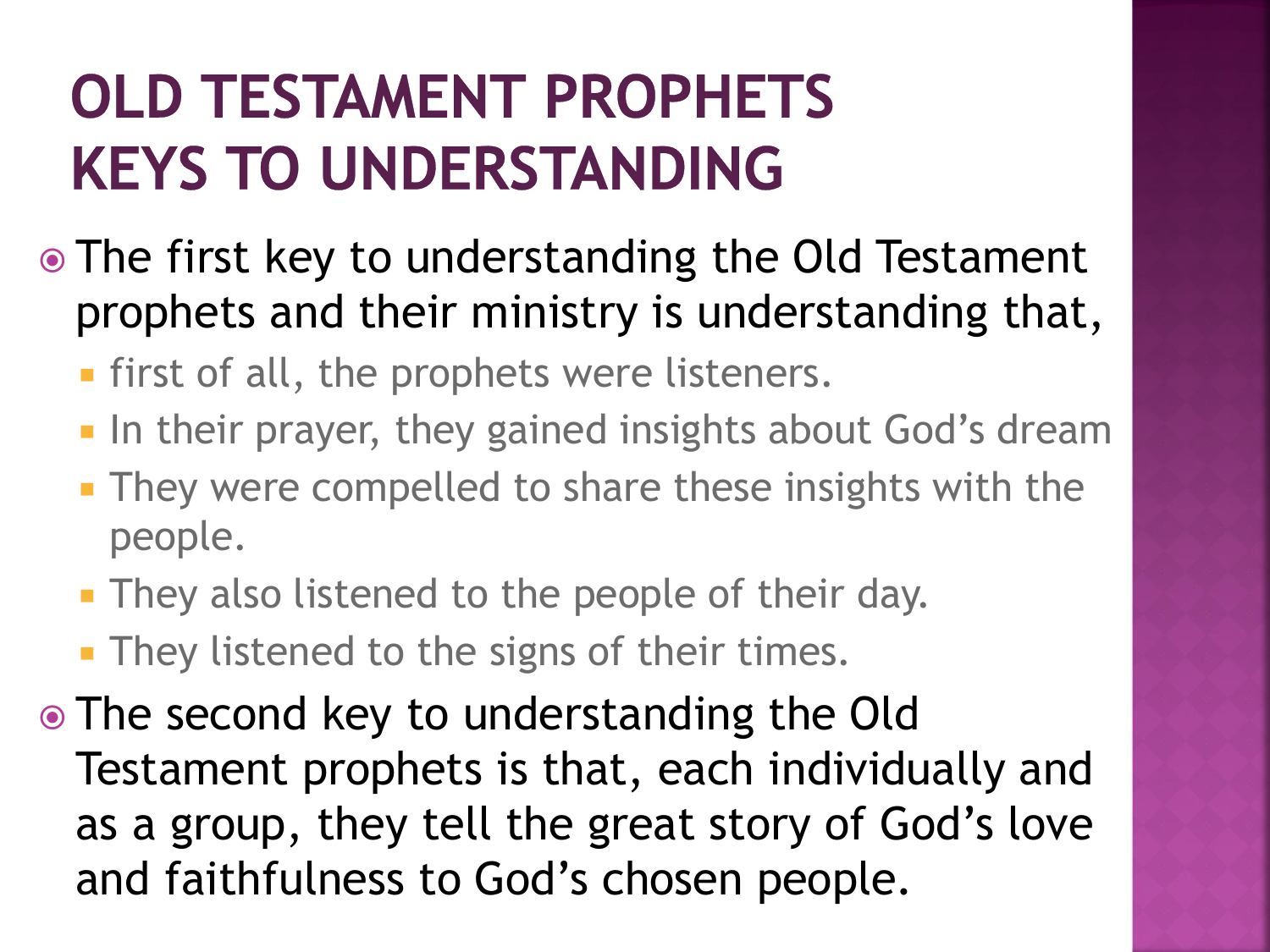#### THE GREAT NARRATIVE OF THE HEBREW SCRIPTURES **THE EXODUS**

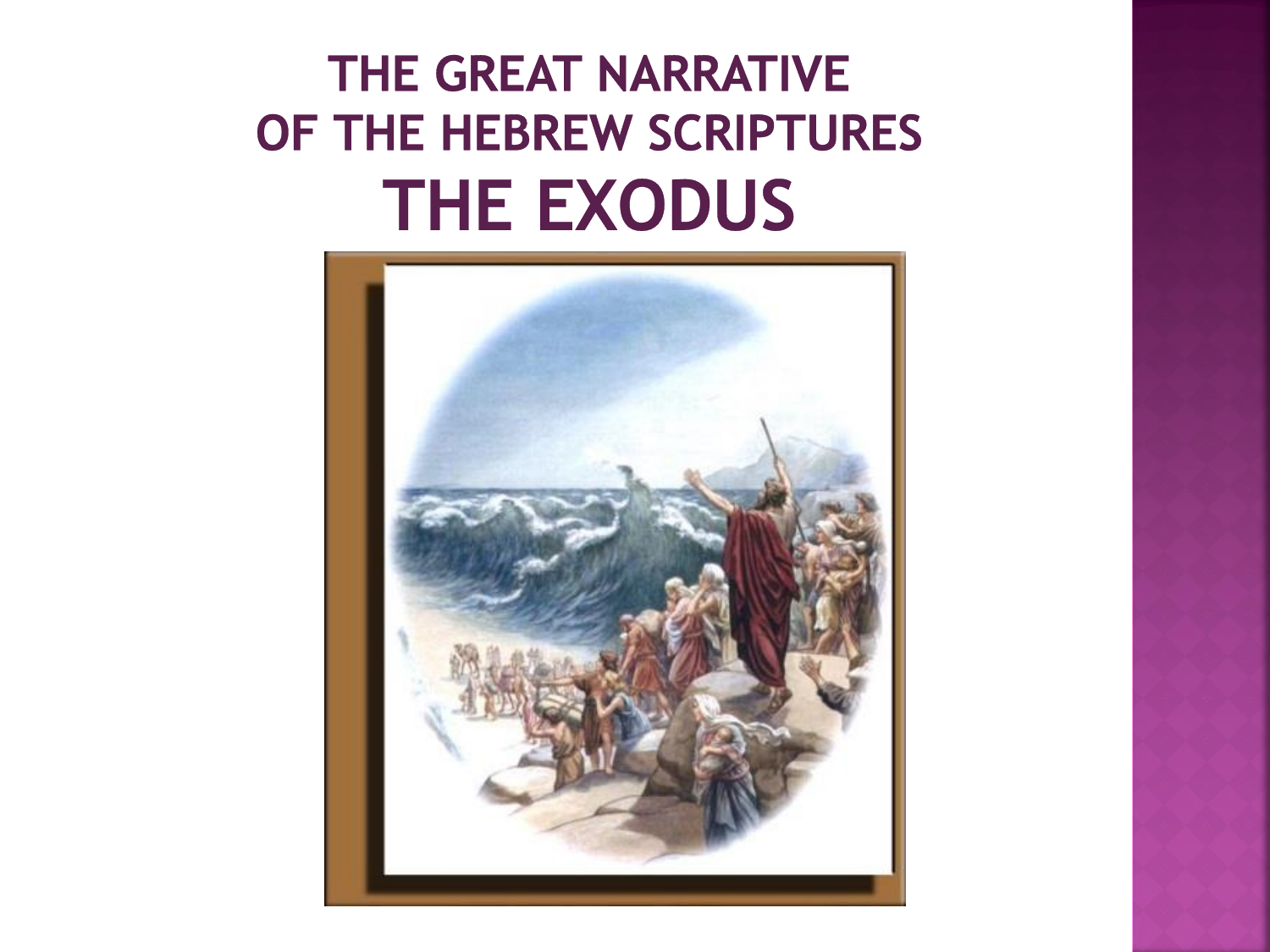# THE ROLE OF THE PROPHETS

- Through all this time God, through the prophets, made a great promise.
- God would be faithful.
- God would save them.
- God would send a redeemer.
- The redeemer would rescue the people of Israel, and be their leader.
- Many people took this person to be a political messiah, who would lead the nation.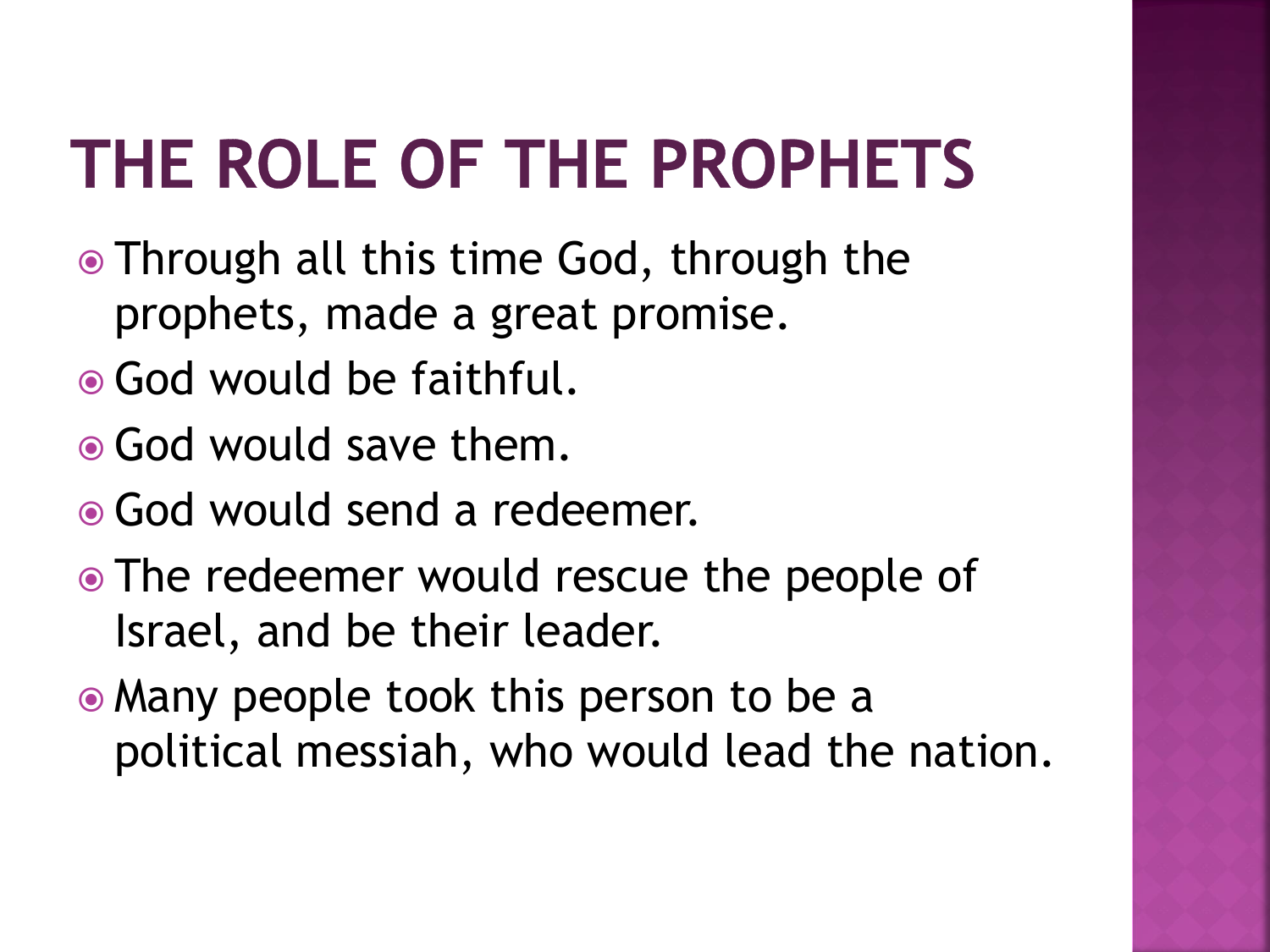## **THE PROMISED MESSIAH**

- They weren't expecting a religious and moral messiah, Jesus.
- God did something totally unexpected in Jesus—God became incarnate. God became one of us. God took on our flesh.
- In Jesus, God saved us, once and for all!
- In Jesus and because of Him, sin and death no longer have the final say.
- This is real hope. This is real joy.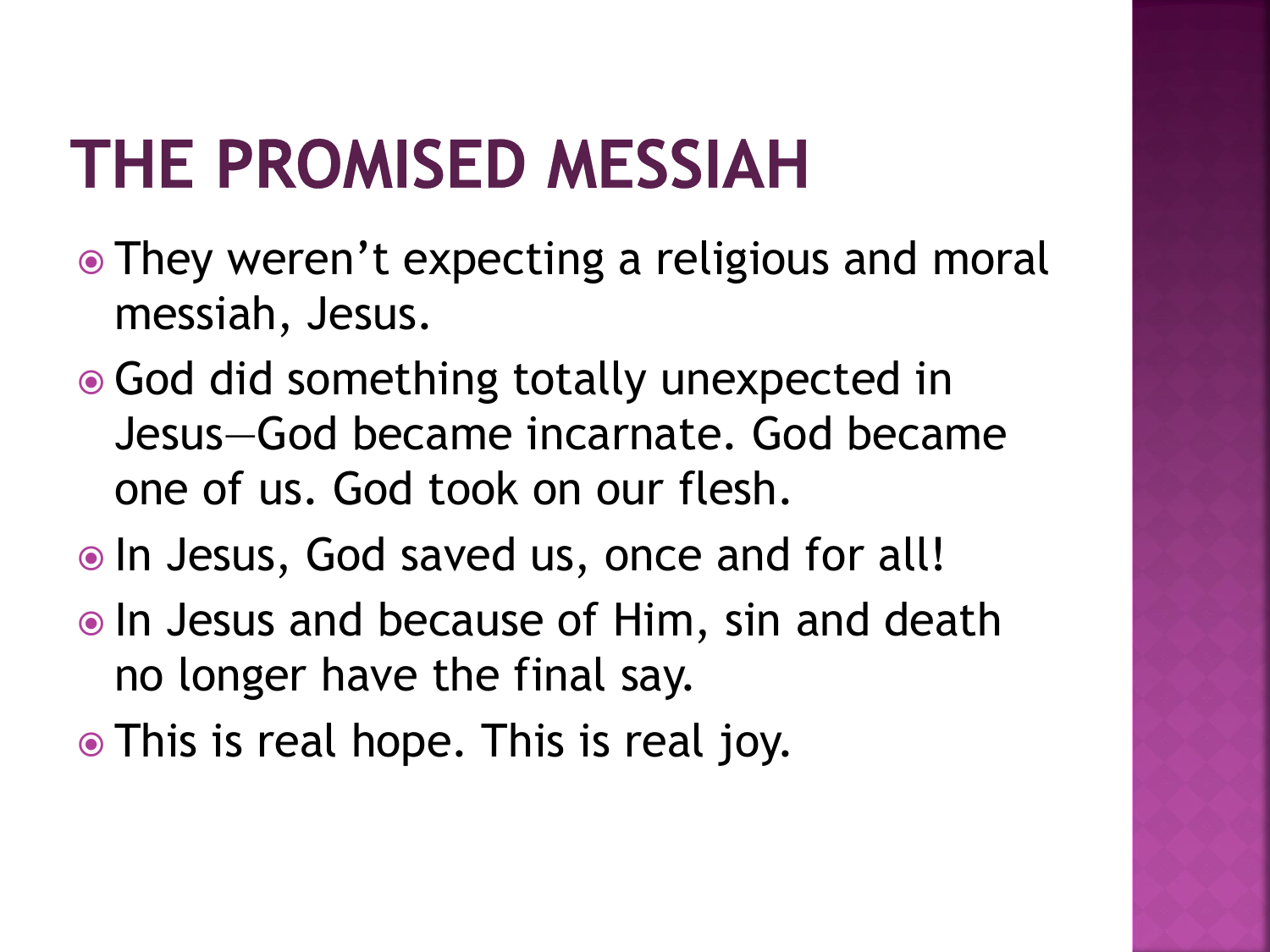#### THIS ADVENT, IN YEAR C, **WE MEET FIVE PROPHETS**

Jeremiah Malachi **o**Isaiah Micah John the Baptist.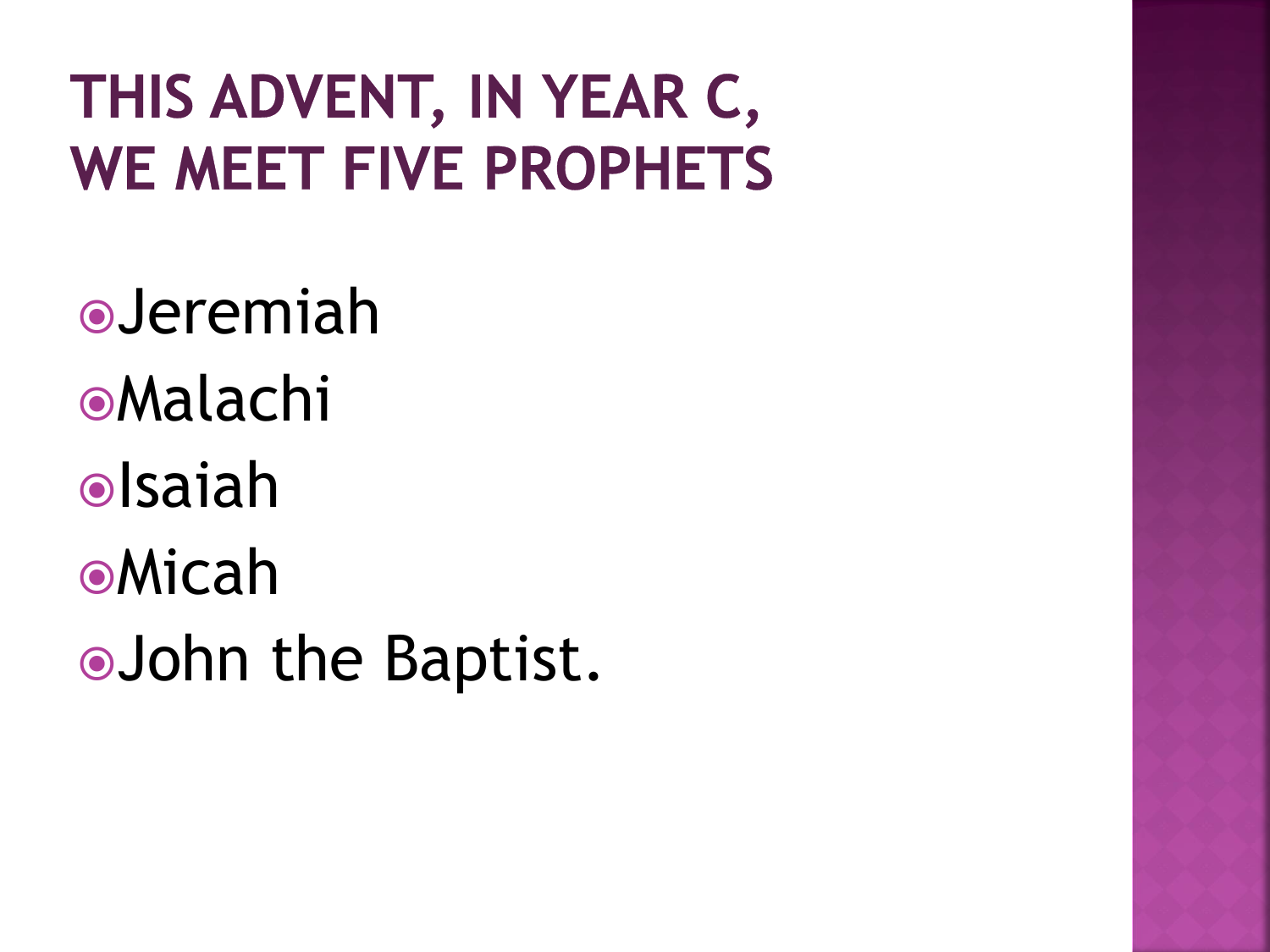### **JEREMIAH**

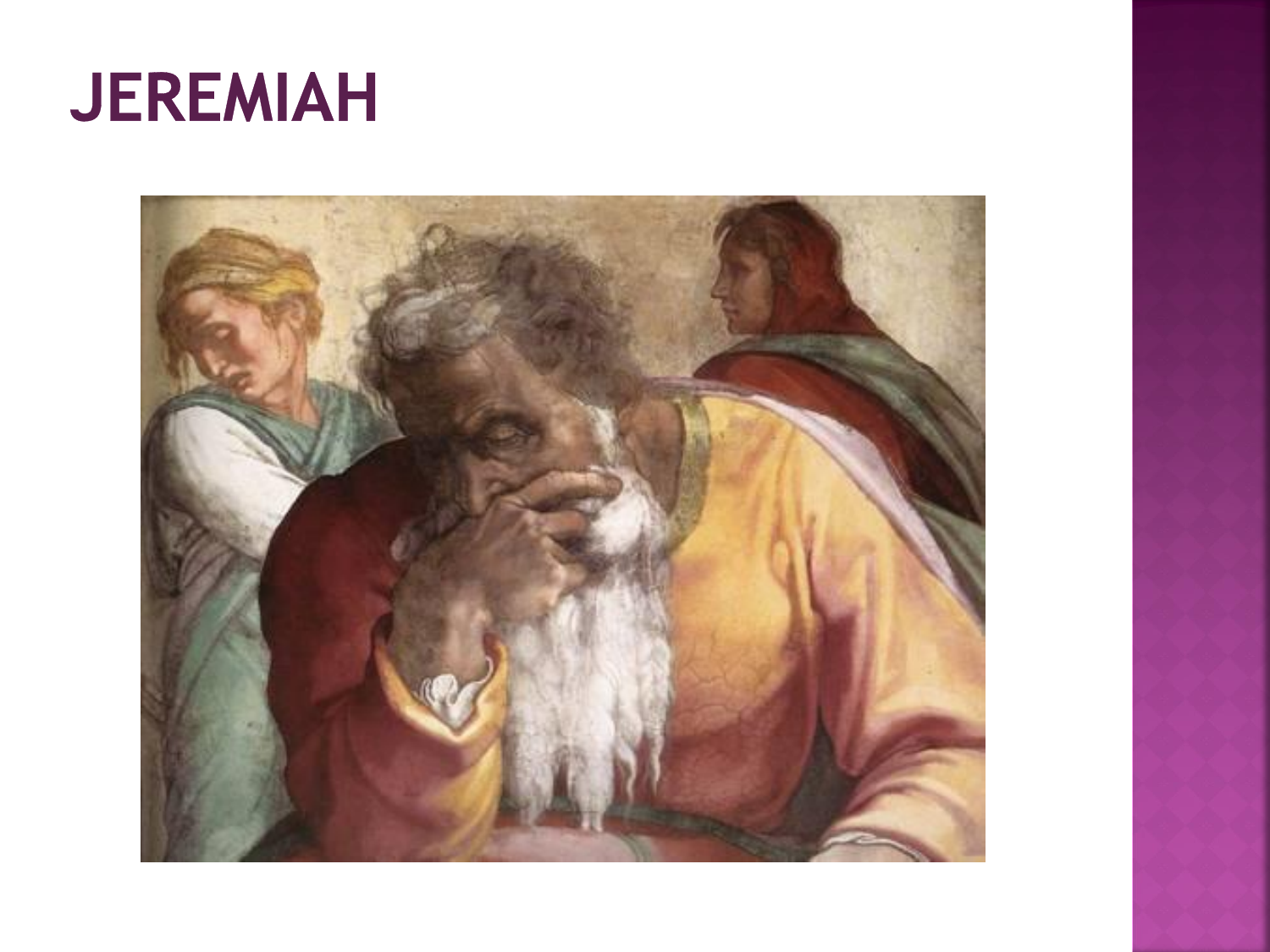## **JEREMIAH**

- Jeremiah was one of the major prophets of the Hebrew Scriptures.
- When he was called by God, he thought that he was too young for the task being placed before him.
- **God promised to be with him, to give him** the words that he would need.
- Jeremiah's sole purpose was to reveal the sins of the people and explain the reason for the impending disaster (destruction by the Babylonian army and captivity).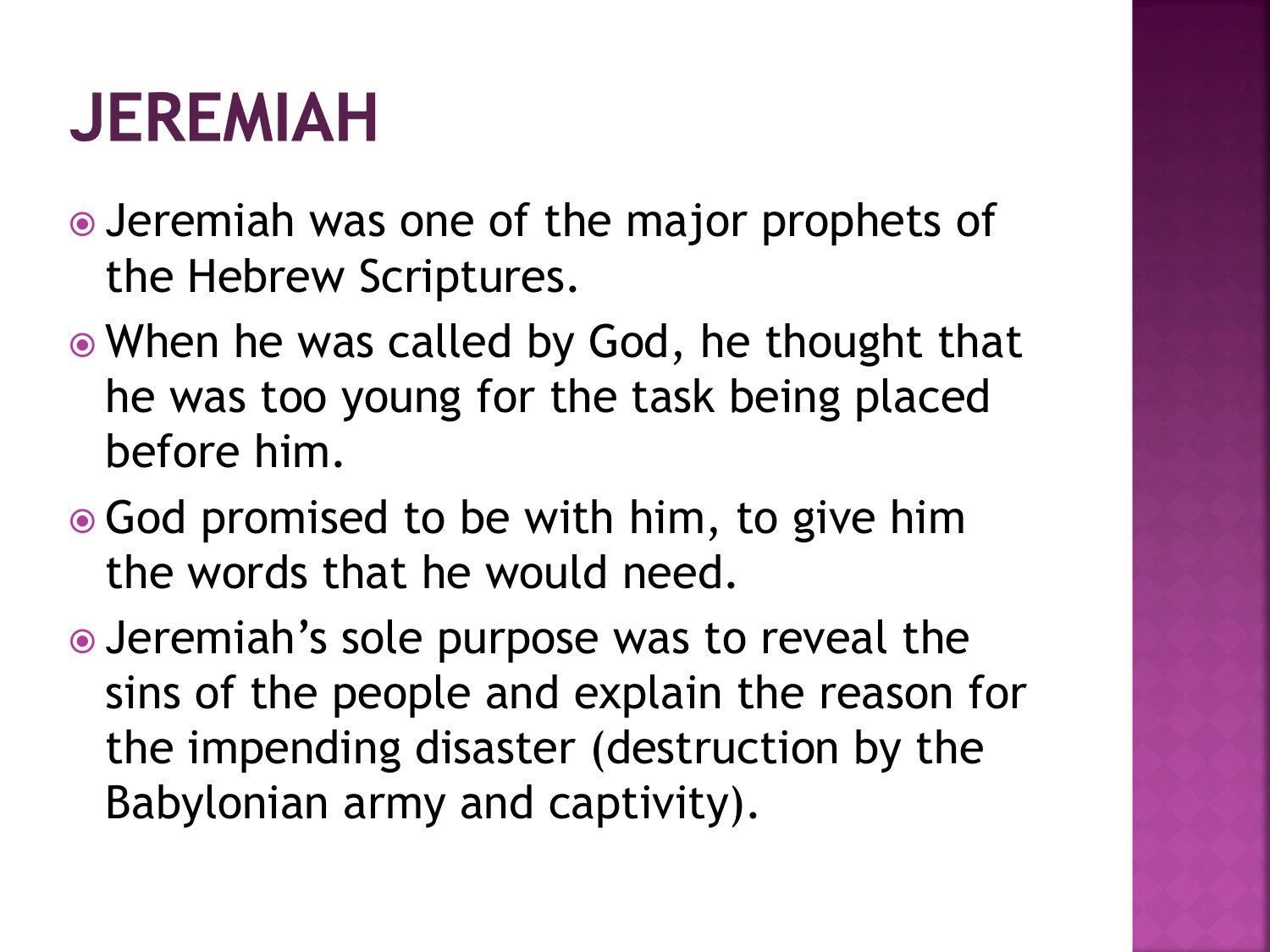## **JEREMIAH**

 God's personal message to Jeremiah, "Attack you they will, overcome you they can't," was fulfilled many times in the Biblical narrative,

#### Jeremiah was:

- attacked by his own brothers,
- **Example 2 beaten and put into the stocks by a priest and false** prophet,
- **I** imprisoned by the king,
- **Example 1 starture in threatened with death,**
- **thrown into a cistern by Judah's officials,**
- and opposed by a false prophet.
- When Nebuchadnezzar seized Jerusalem in 586 BC, he ordered that Jeremiah be freed from prison and treated well.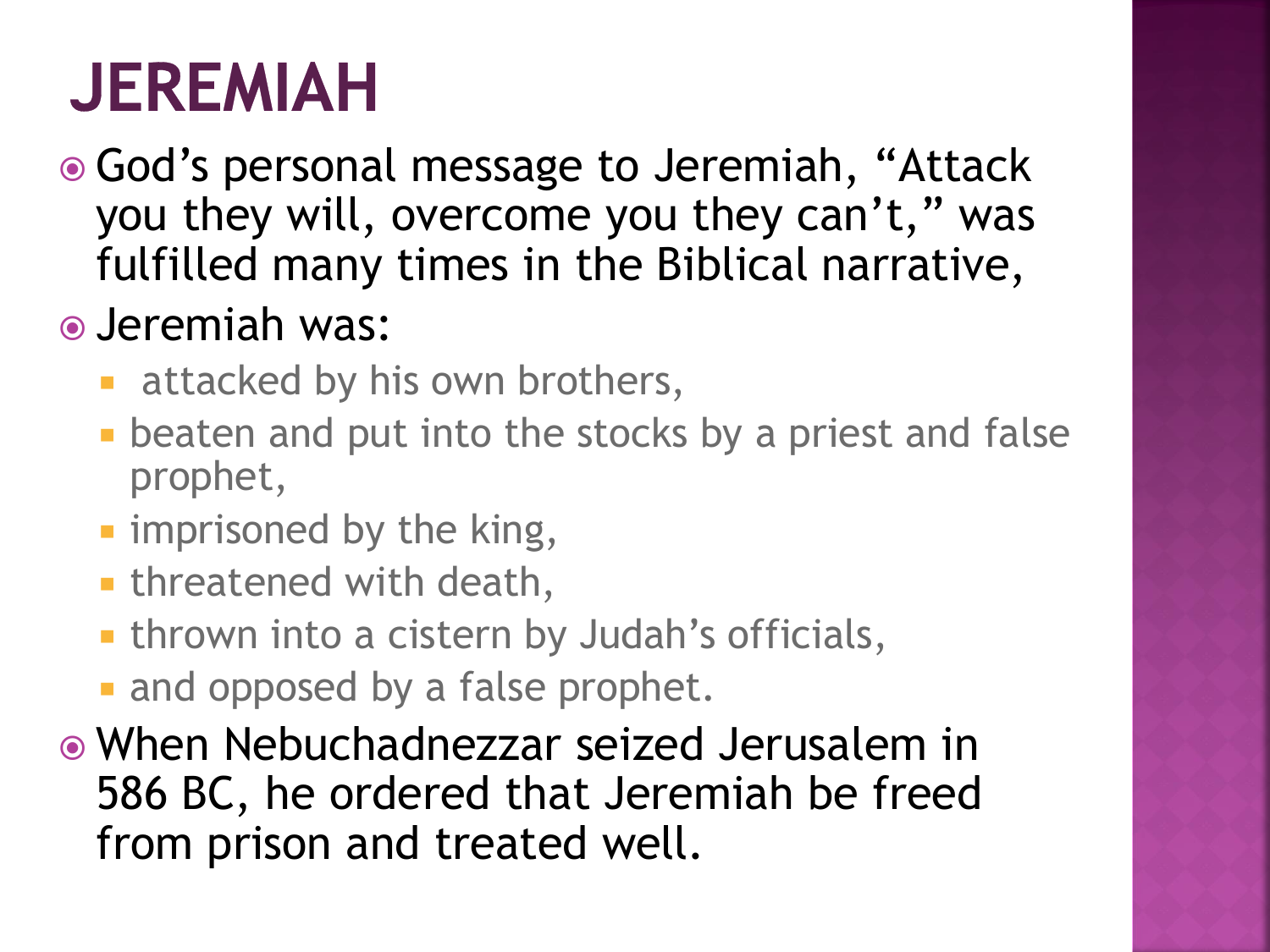#### 1<sup>ST</sup> SUNDAY OF ADVENT **DECEMBER 2** THE PROMISE OF RIGHTEOUSNESS -**JEREMAIAH 33:14-16**

• The days are surely coming, says the LORD, when I will fulfil the promise I made to the house of Israel and the house of Judah. <sup>15</sup>In those days and at that time I will cause a righteous Branch to spring up for David; and he shall execute justice and righteousness in the land. <sup>16</sup>In those days Judah will be saved and Jerusalem will live in safety. And this is the name by which it will be called: 'The LORD is our righteousness.'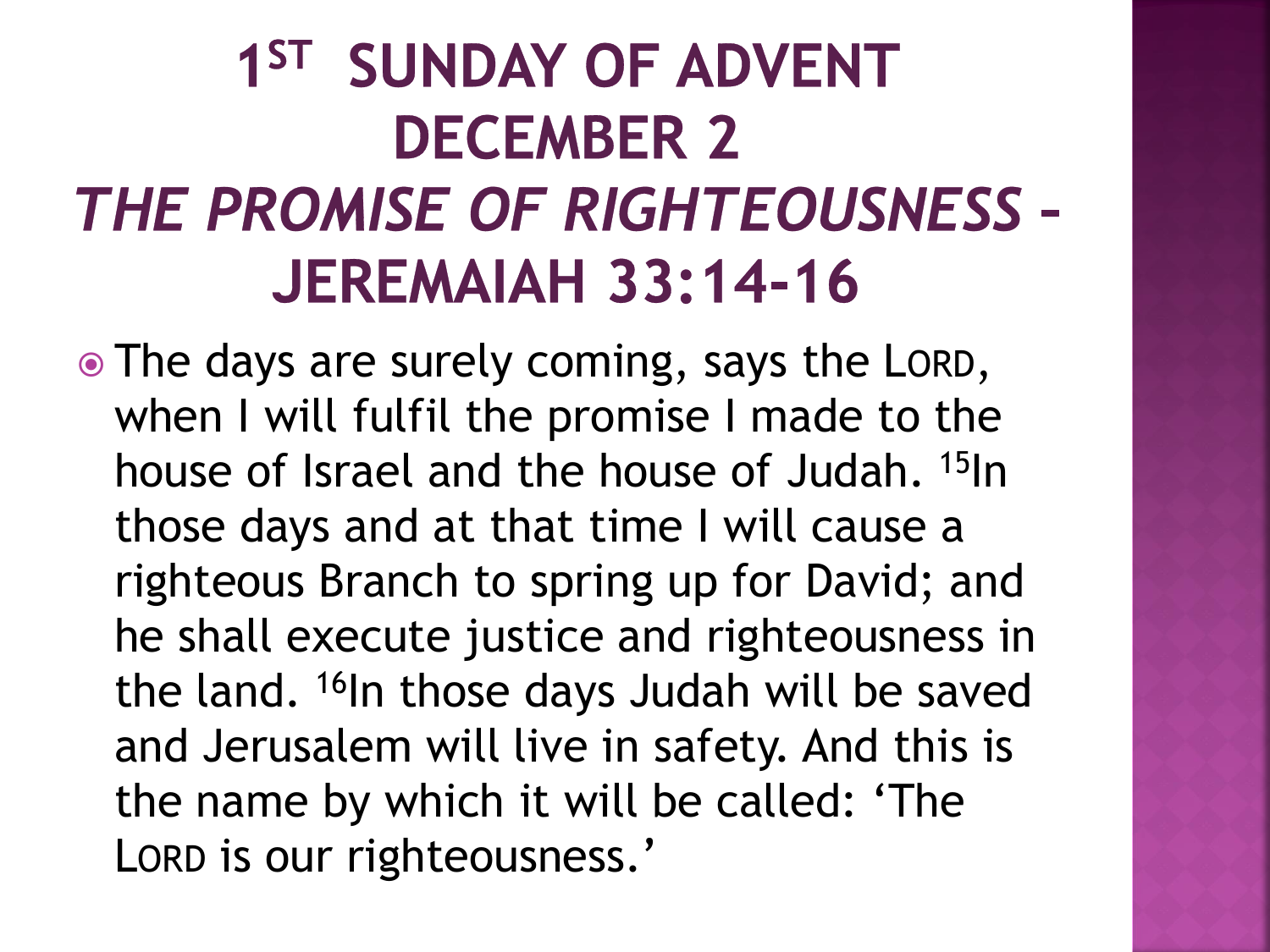#### IN THIS READING FROM JEREMIAH, **WHAT DID YOU HEAR?**

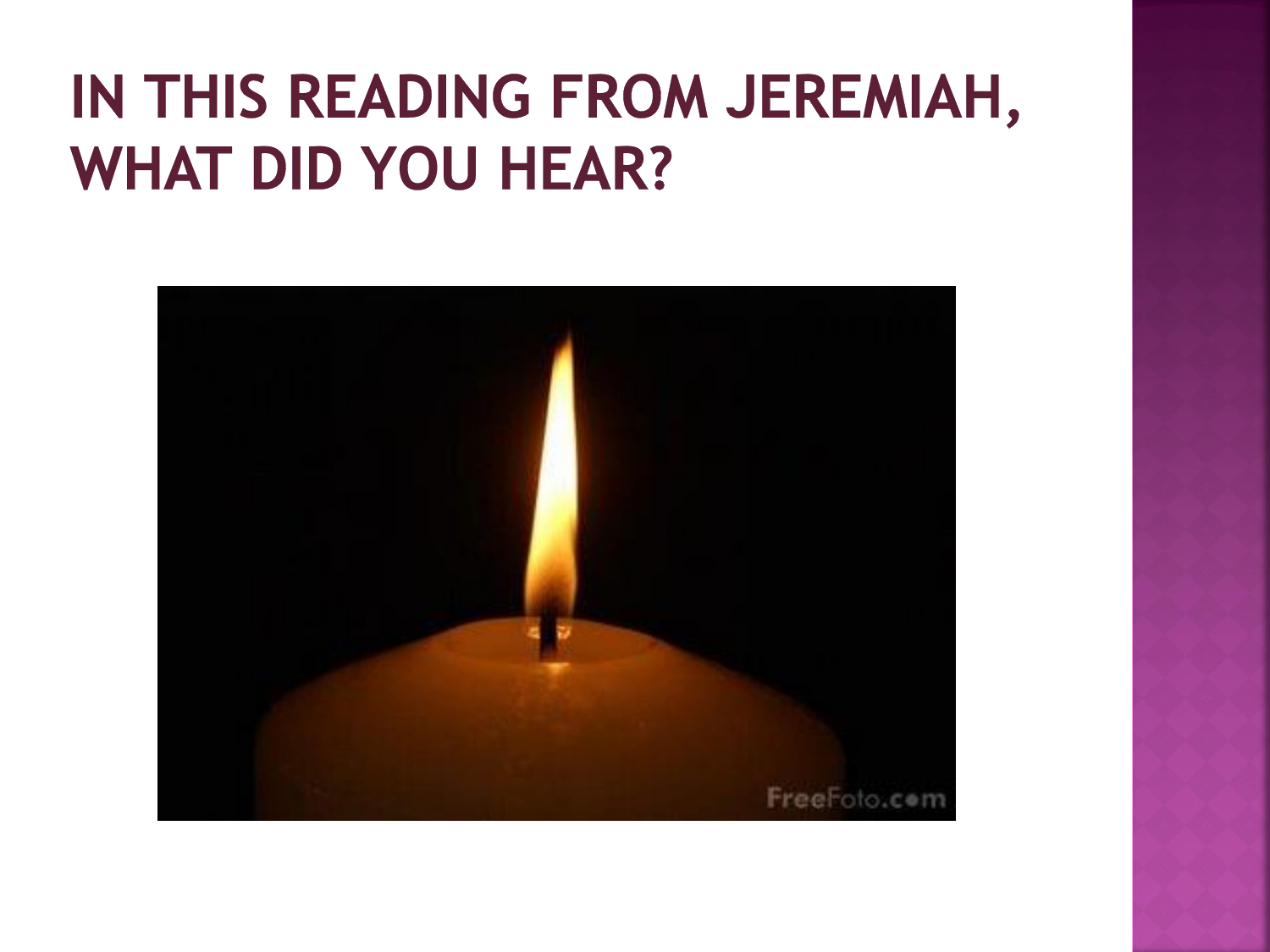

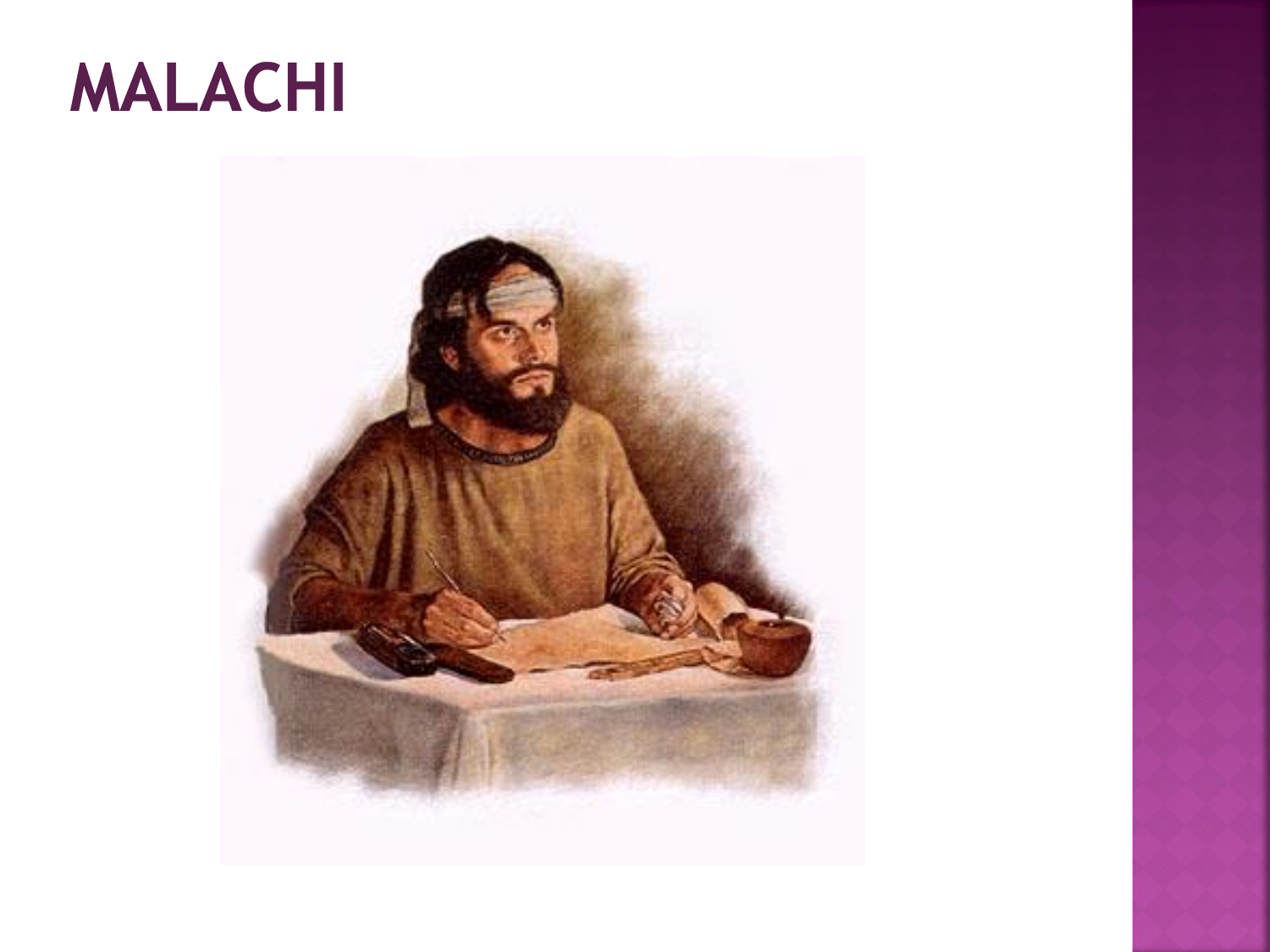## **MALACHI**

- Malachi was a minor prophet in the days of Nehemiah, after the Exile and the return of the remnant to Jerusalem.
- Malachi appeals to the backsliders.
- This Book was written around 432 B.C. to 425 B.C.
- The prophet Malachi uses the question/answer method to probe deeply into Israel's problems of hypocrisy, infidelity, divorce, false worship and arrogance.
- The Lord's words through His prophet Malachi did not phase the Jews.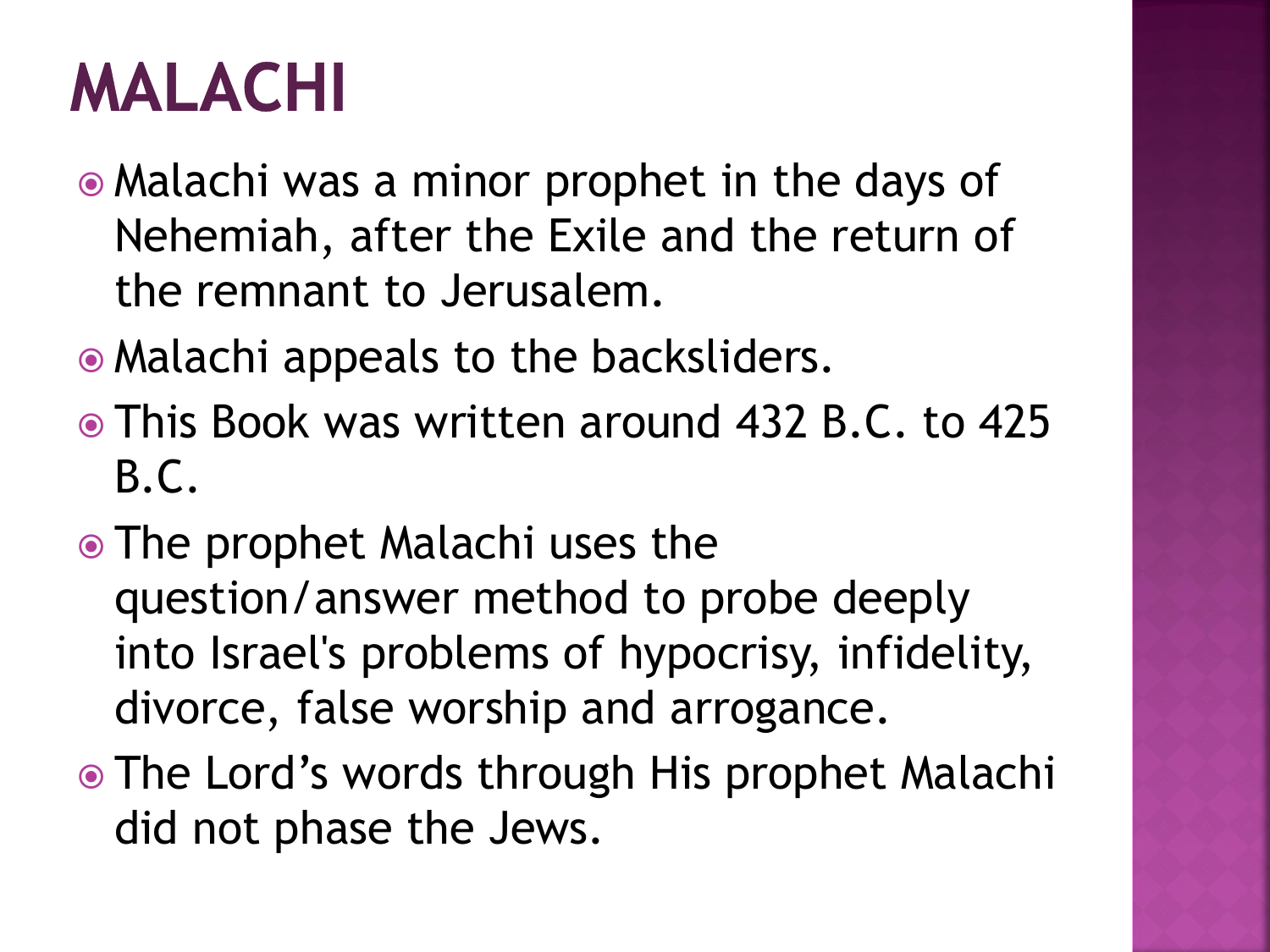### **MALACHI**

- Until John the Baptist came, God remained silent and quit communicating to His people through a prophet's voice.
- The way Malachi prophesied, it was designed to break through the barrier of Israel's disbelief, disappointment and discouragement.
- Through all their rebellion, though God reveals His continuing love. The love of God is shown for the nation of Israel.
- The sin of the priests and the people are confronted and then the future is proclaimed with the coming of Jesus Christ and of Elijah.
- The spiritual climate of the people had grown cold, and Malachi rebukes them for their religious and social compromise.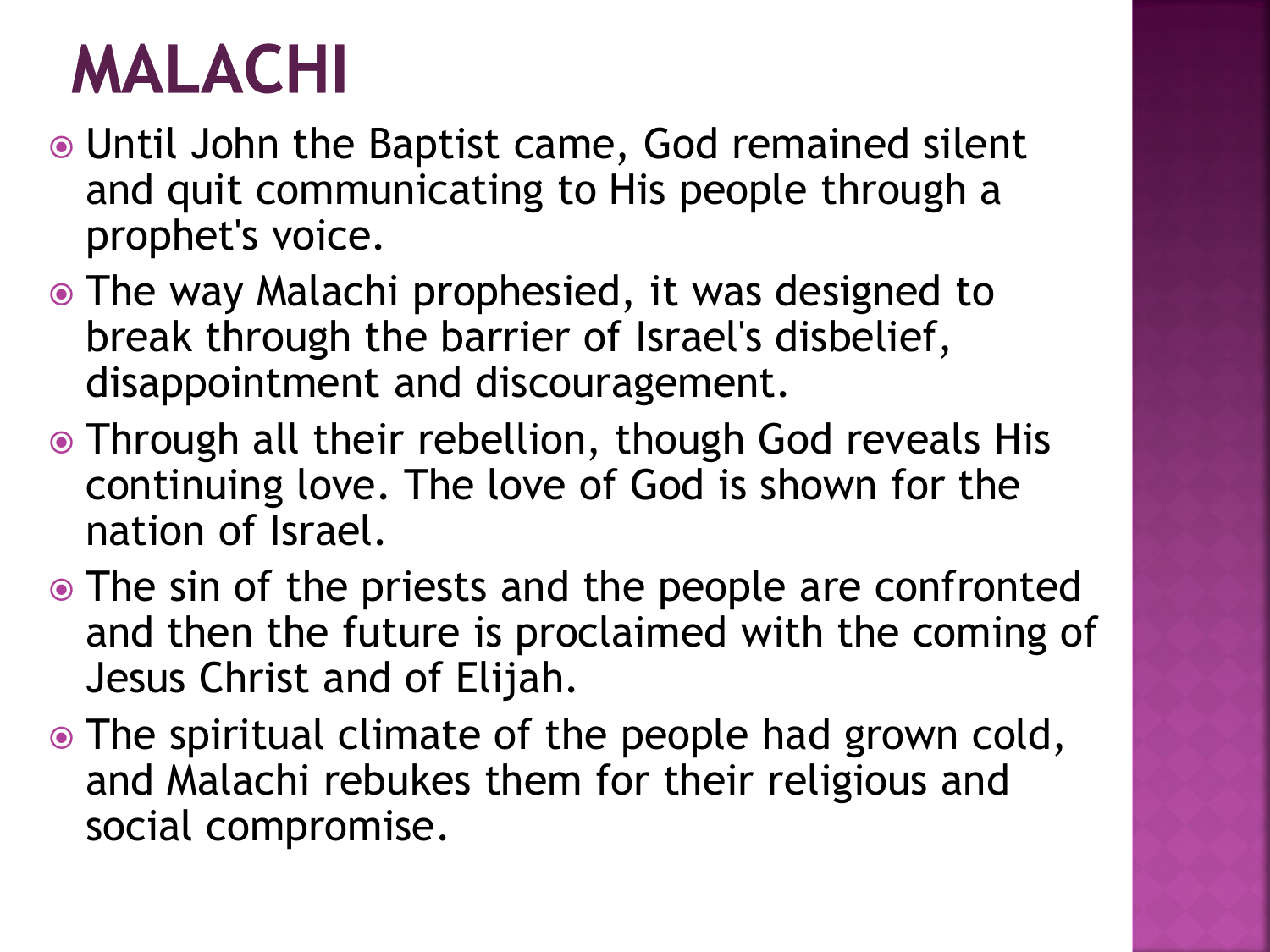#### 2<sup>ND</sup> SUNDAY OF ADVENT **DECEMBER 9**

#### **THE REVELATION OF GOD-MALACHI 3:1-4**

- See, I am sending my messenger to prepare the way before me, and the Lord whom you seek will suddenly come to his temple. The messenger of the covenant in whom you delight—indeed, he is coming, says the LORD of hosts. But who can endure the day of his coming, and who can stand when he appears?
- For he is like a refiner's fire and like fullers' soap; he will sit as a refiner and purifier of silver, and he will purify the descendants of Levi and refine them like gold and silver, until they present offerings to the LORD in righteousness.\* Then the offering of Judah and Jerusalem will be pleasing to the LORD as in the days of old and as in former years.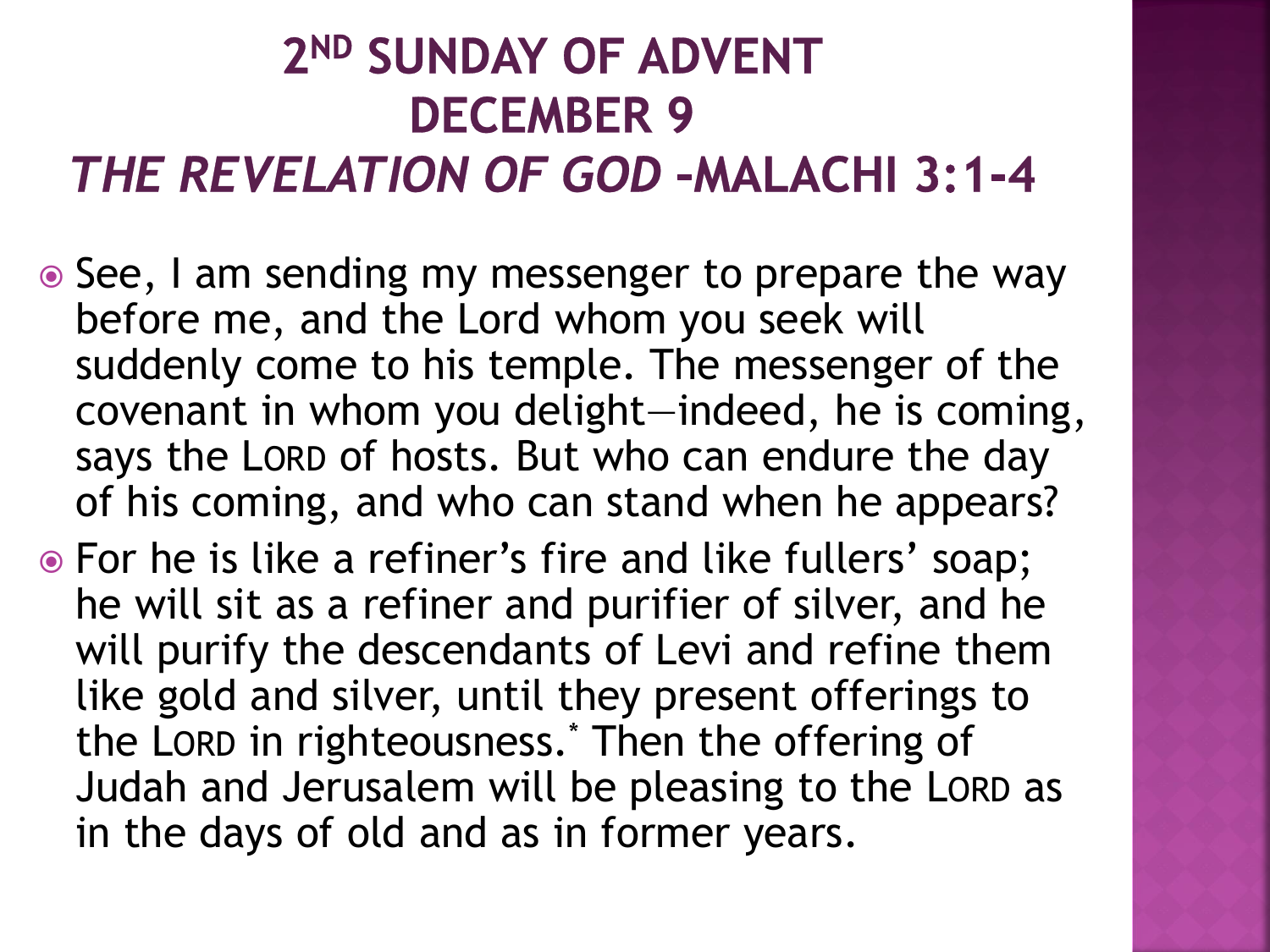#### IN THIS READING FROM MALACHI, **WHAT DID YOU HEAR?**

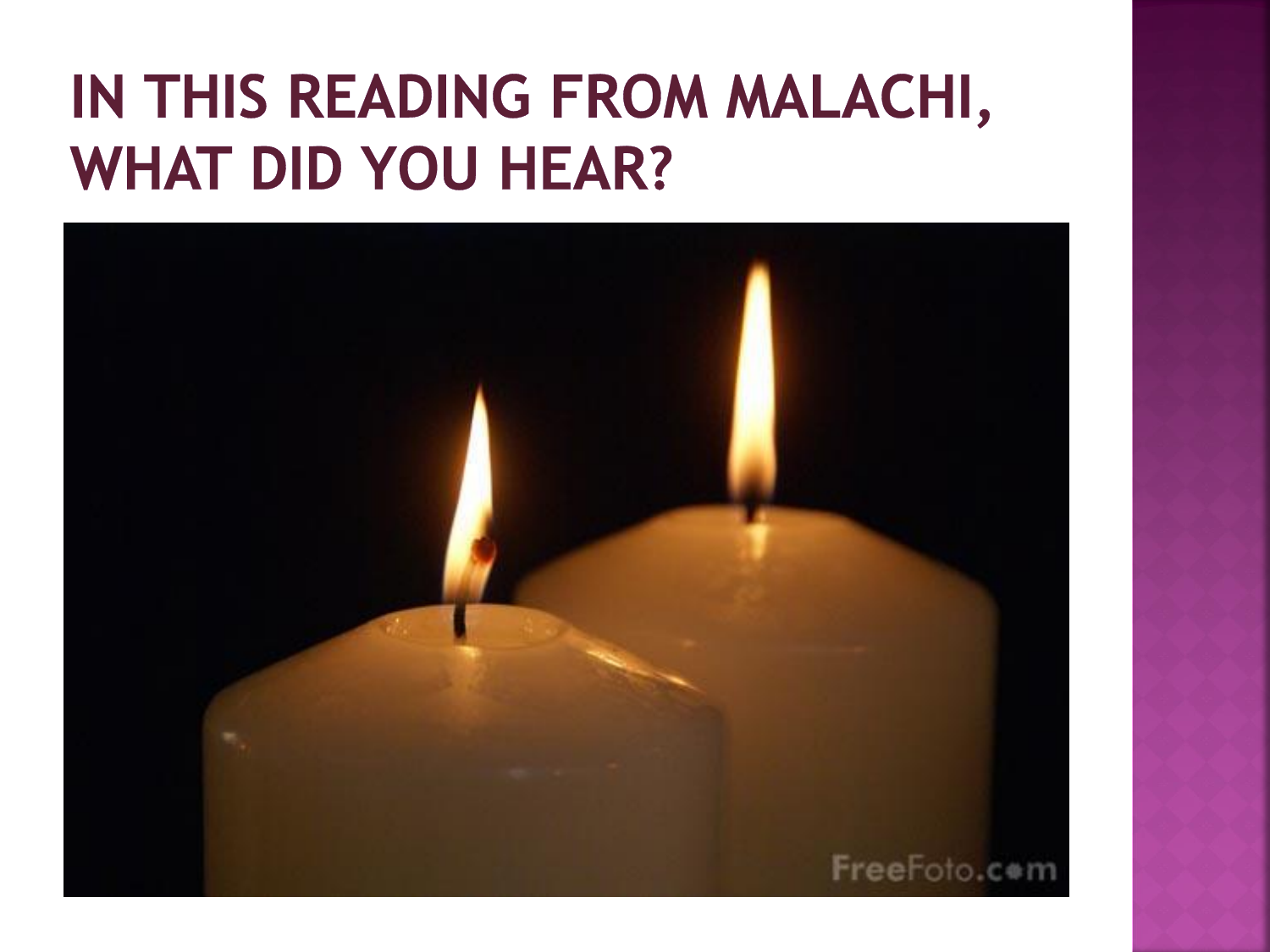

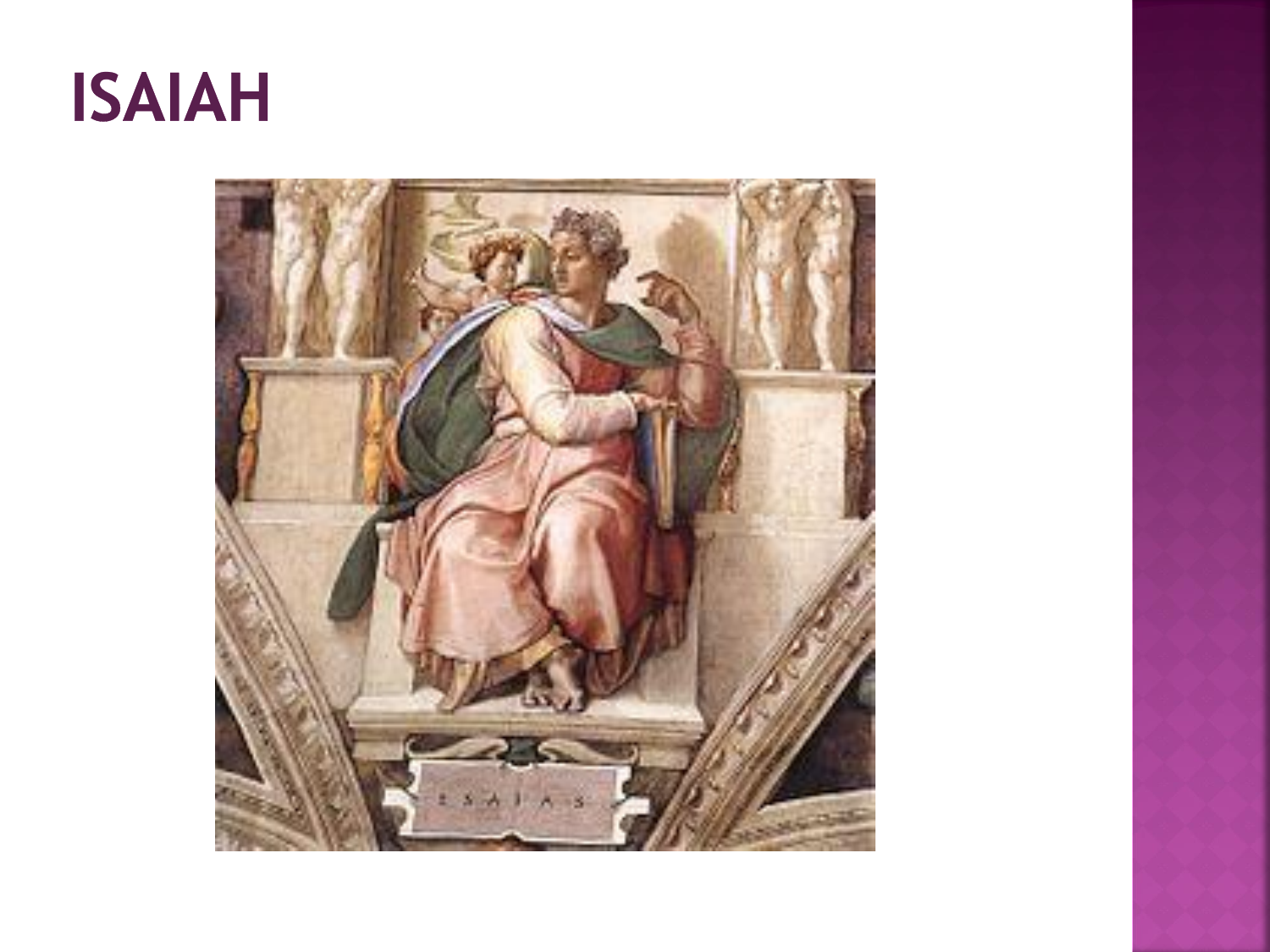## **ISAIAH**

- Isaiah is the most-quoted prophet in the Old Testament.
- $\odot$  Isaiah's calling as a prophet was primarily to the nation of Judah (the southern kingdom) and to Jerusalem.
- Isaiah urged the people to repent from their sins and return to God.
- The Prophet Isaiah lived and wrote between (circa) 740-680 B.C., toward the end of the reign of King Uzziah and throughout the reigns of King Jotham, Ahaz and Hezekiah.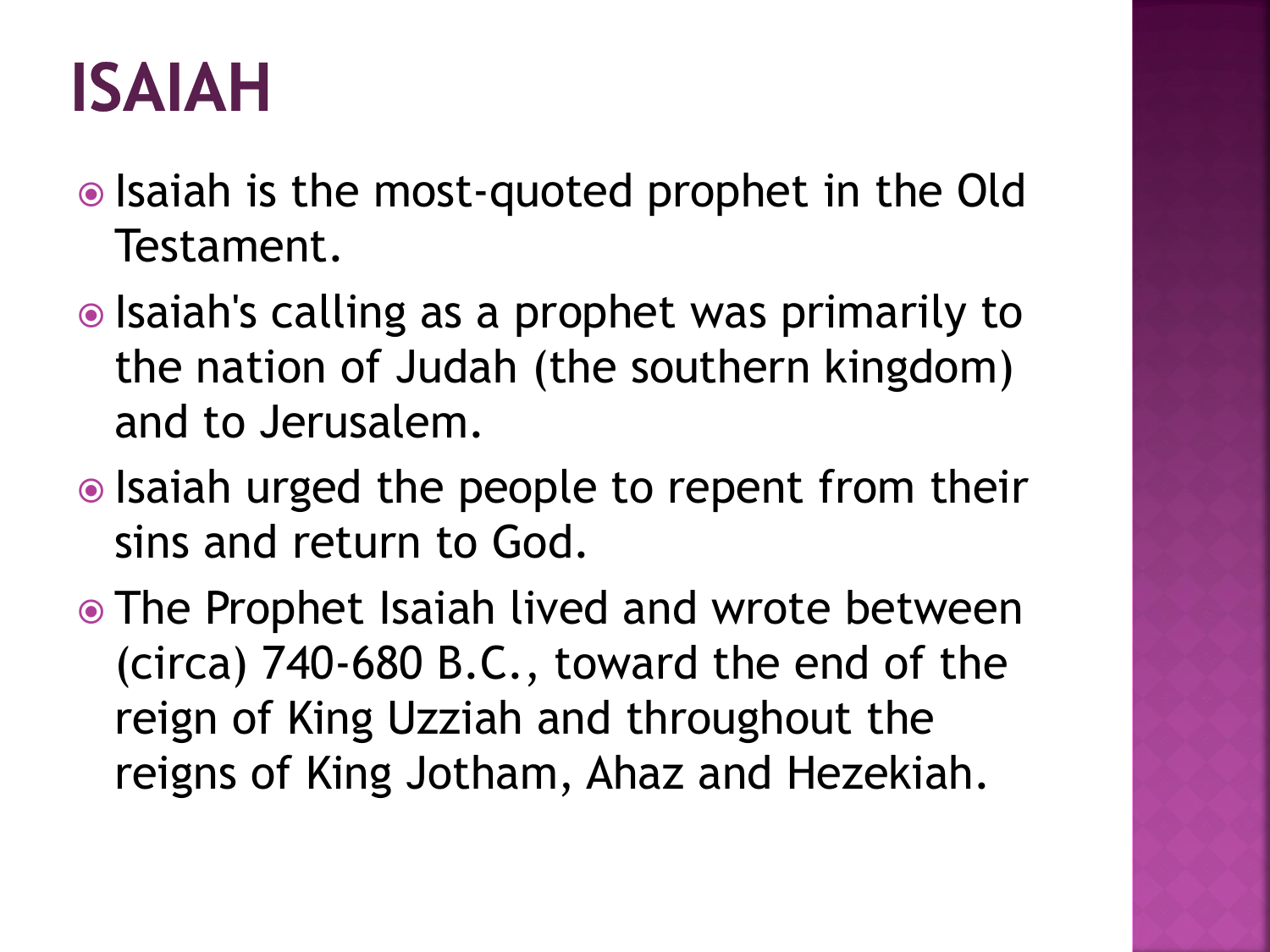## **ISAIAH**

Isaiah foretold the destruction of Jerusalem.

- He also foretold the coming of the Messiah and the salvation of the Lord.
- Many of his prophesies predicted events that occurred in Isaiah's near future, yet at the same time they foretold the events of the distant future (such as the coming of the Messiah), and even some events still to come in the last days (such as the second coming of Christ).
- In summary, the message of Isaiah is that salvation comes from God—not kings, princes or earthly leaders. God alone is Saviour, Ruler and King.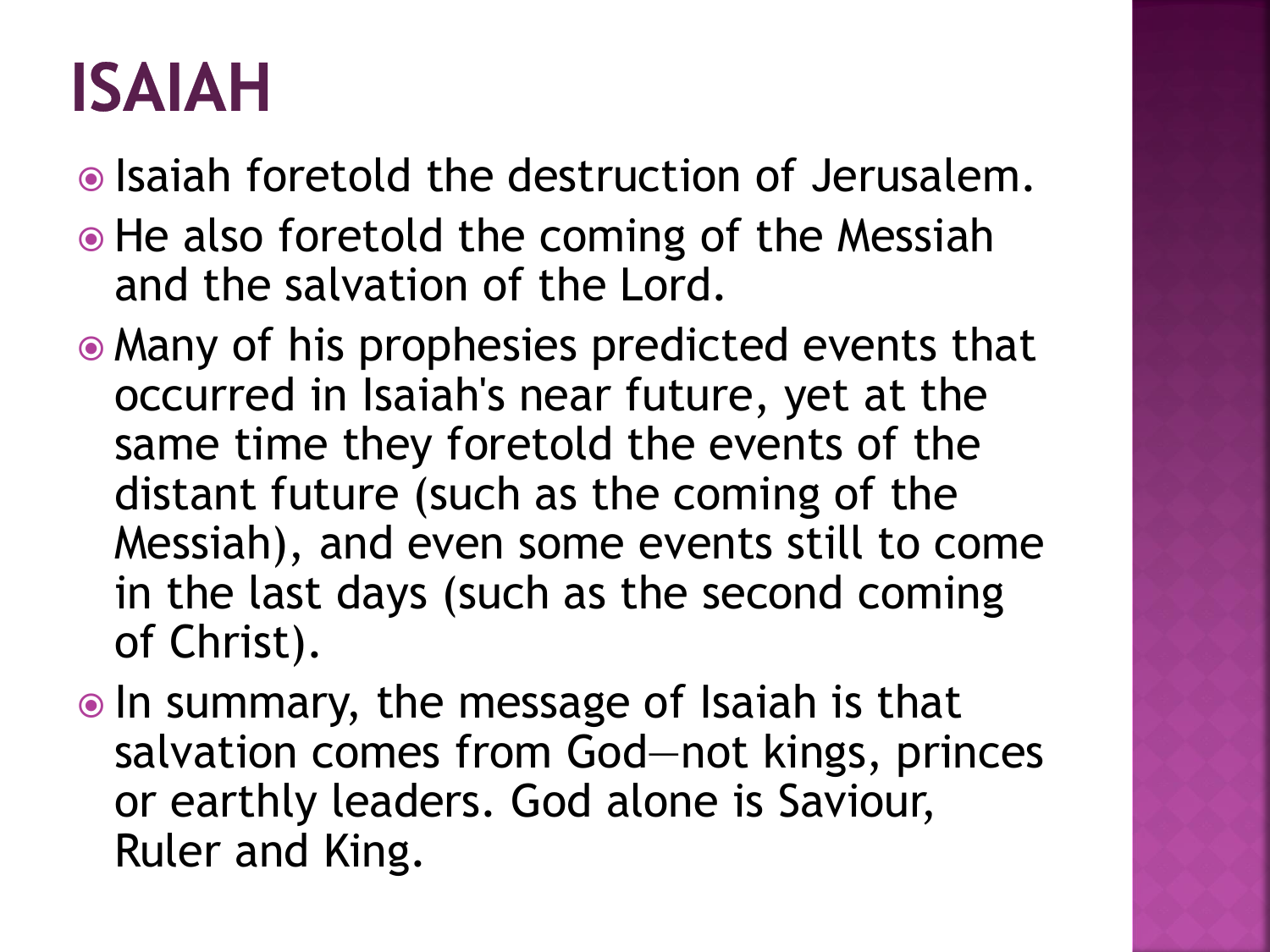# **3RD SUNDAY OF ADVENT DECEMBER16**

#### THE MESSIANIC SONG- ISAIAH 12:2-6

 Surely God is my salvation; I will trust, and will not be afraid, for the LORD GOD is my strength and my might; he has become my salvation. With joy you will draw water from the wells of salvation. And you will say on that day: Give thanks to the LORD, call on his name; make known his deeds among the nations; proclaim that his name is exalted. Sing praises to the LORD, for he has done gloriously; let this be known<sup>\*</sup> in all the earth. Shout aloud and sing for joy, O royal\* Zion, for great in your midst is the Holy One of Israel.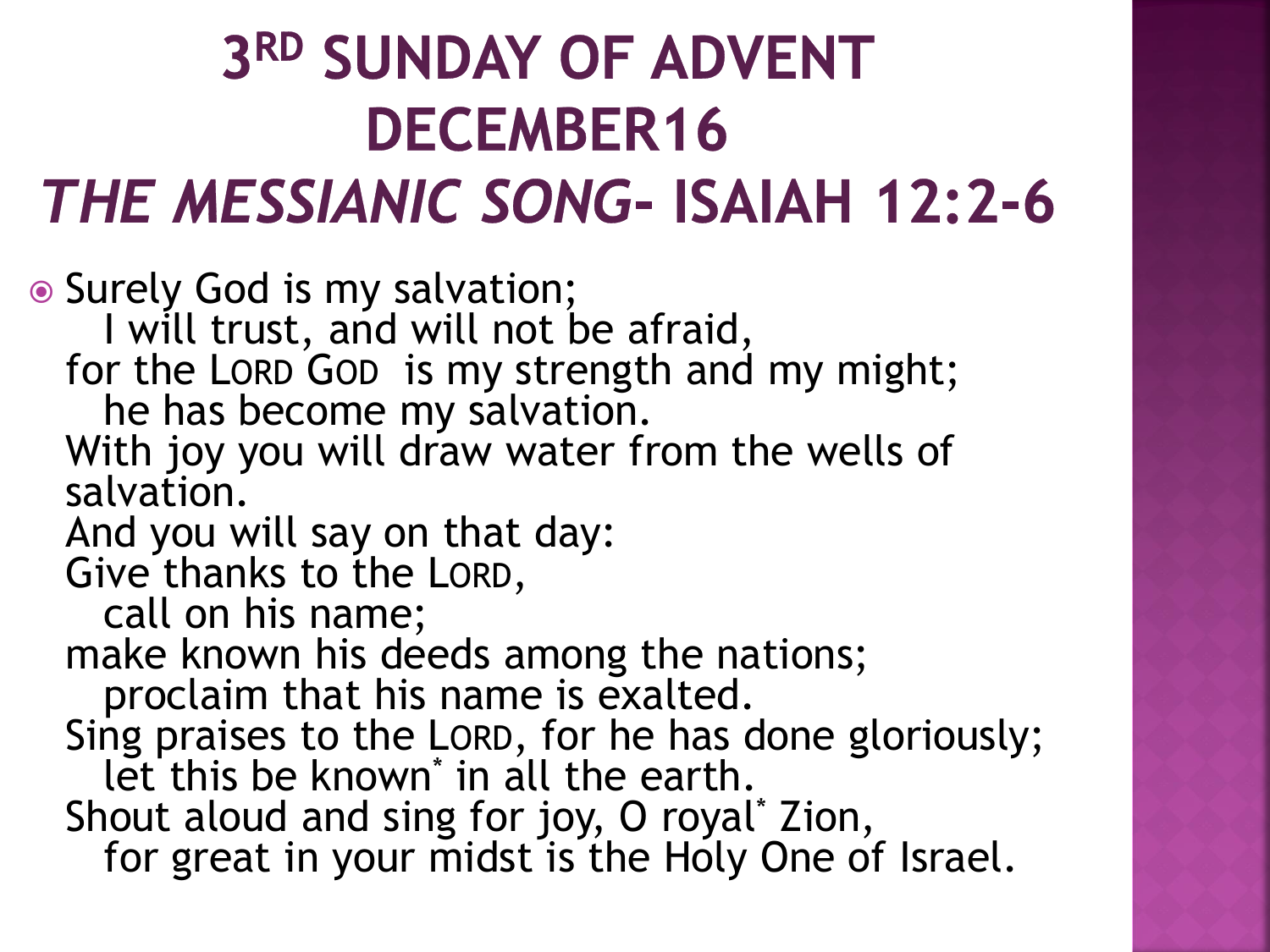#### IN THIS READING FROM ISAIAH, **WHAT DID YOU HEAR?**

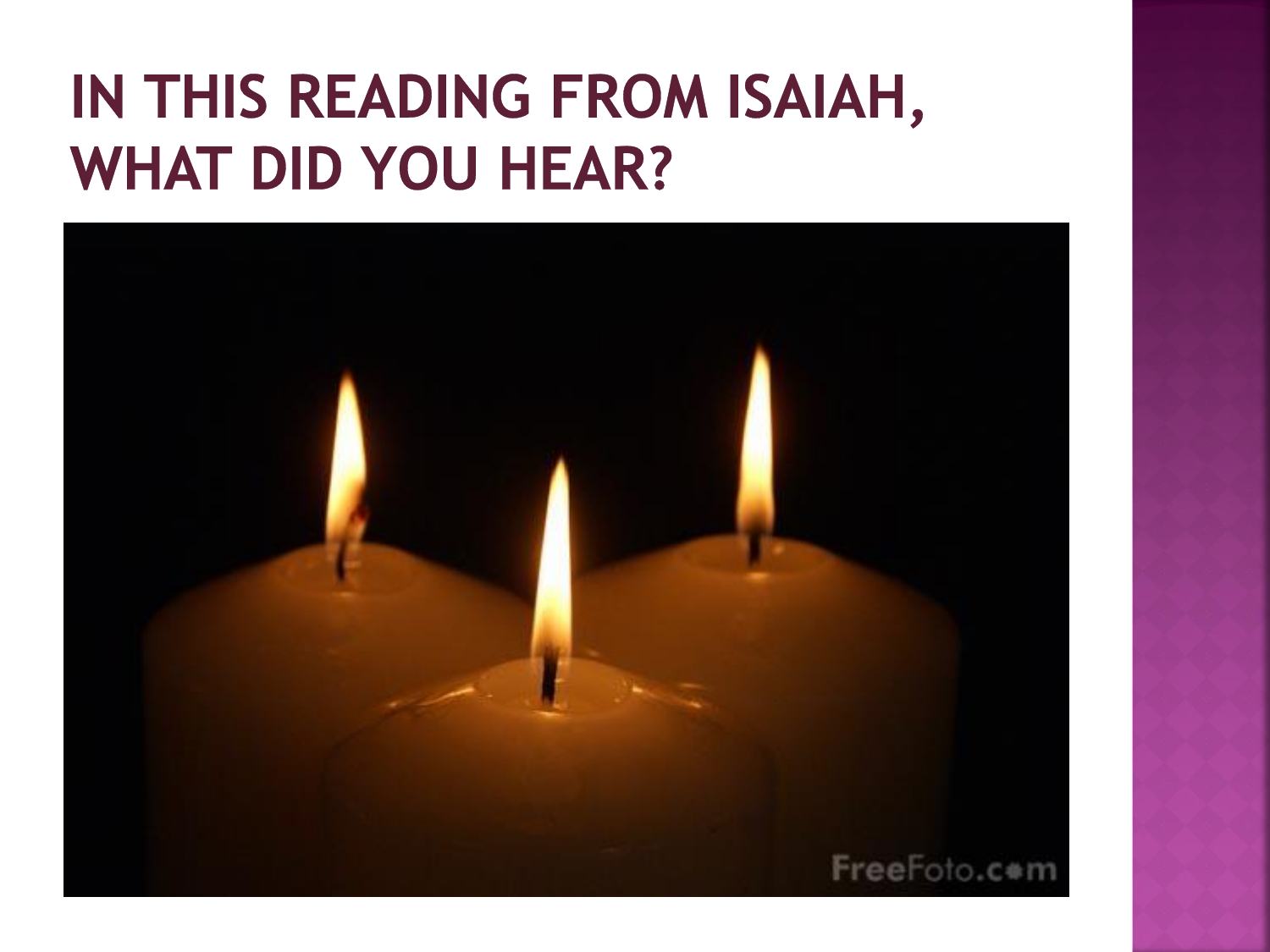### **MICAH**

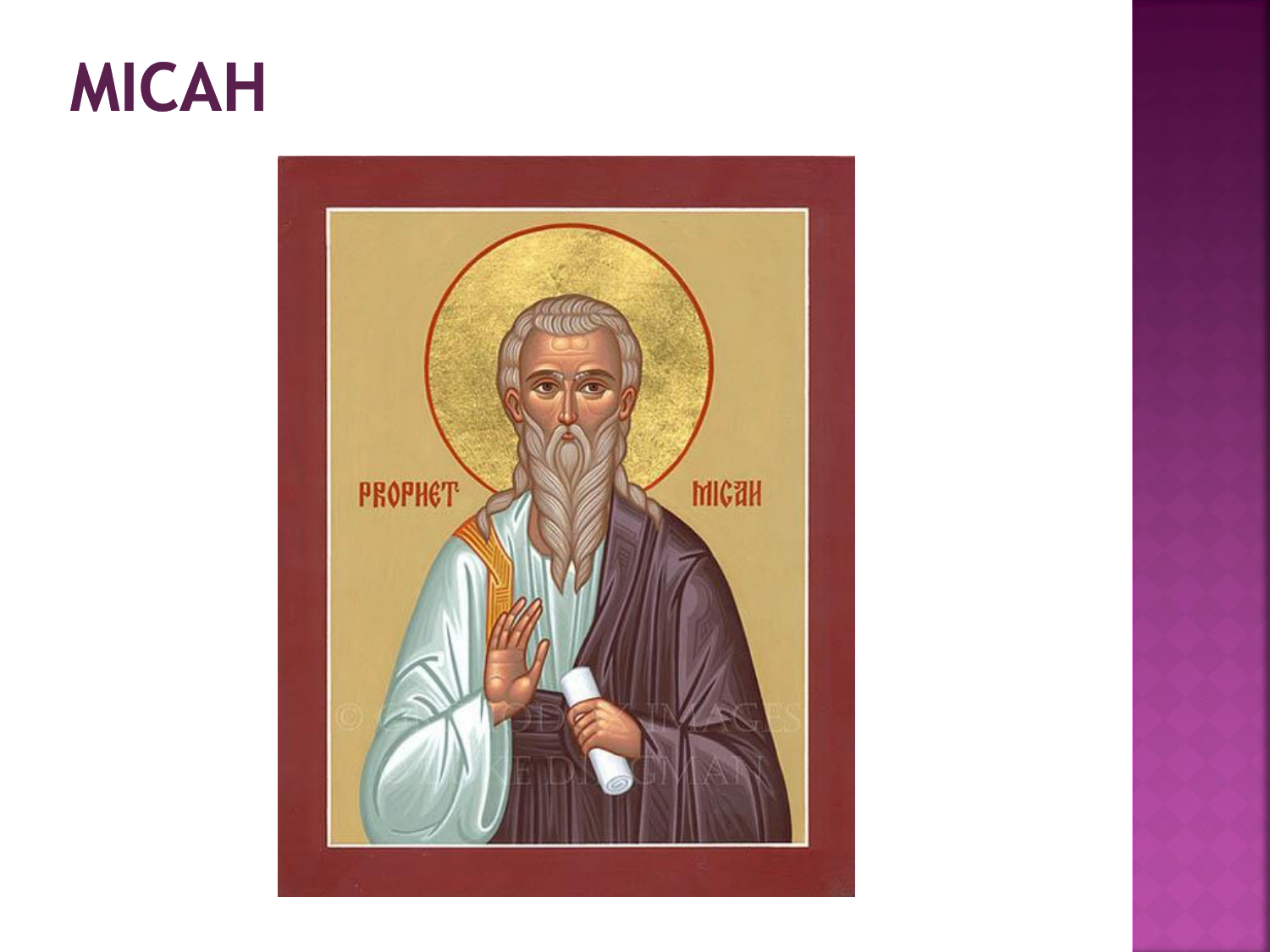

Micah Fle has tall you. O man what is gone And declared that the LOGOS organize of But to do justice, to been binderess, Soit to make himsely create your Good?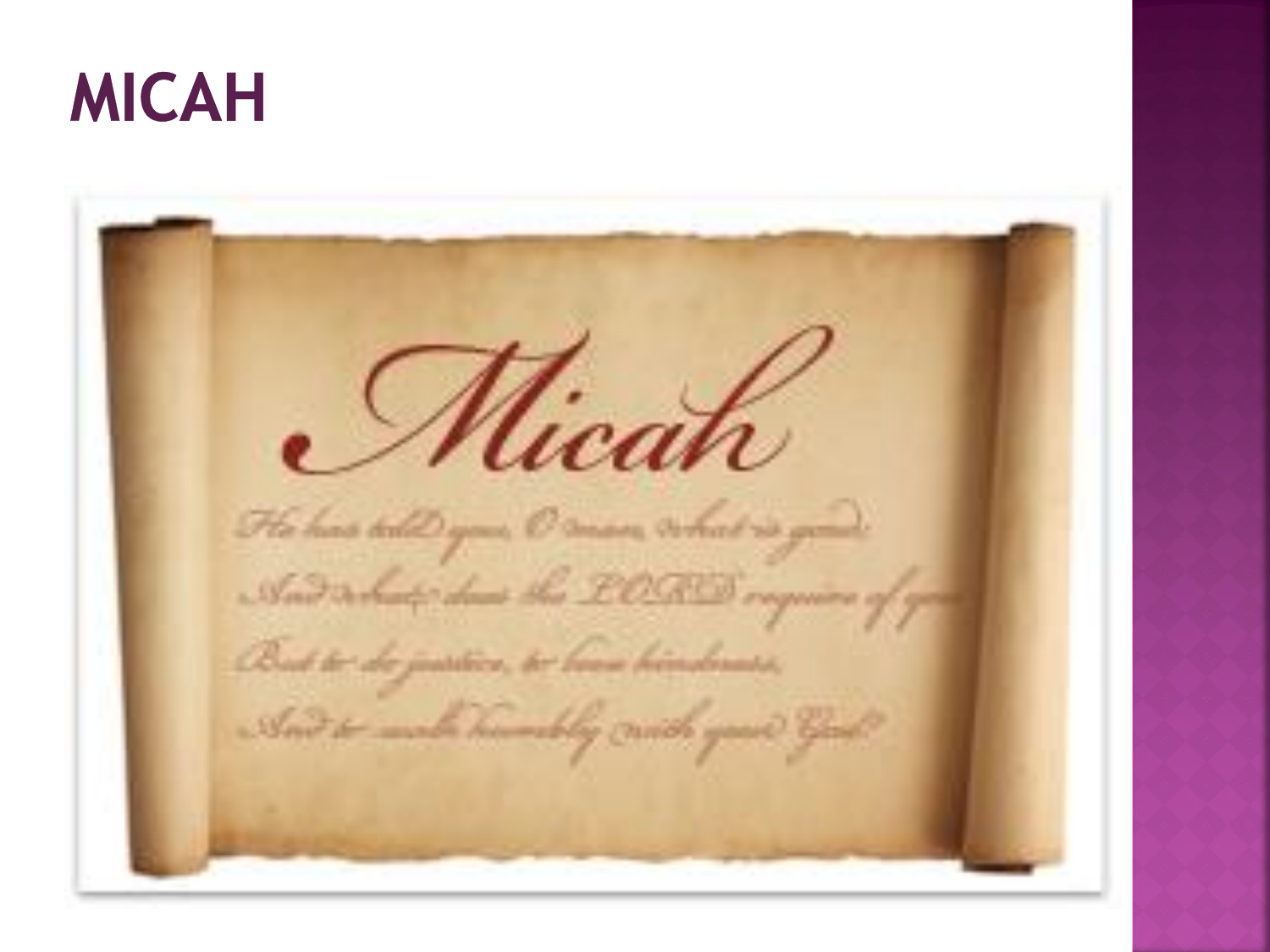#### **MICAH**

- **Micah** was a prophet who prophesied from approximately 737-690 BC in Judah.
- He was a contemporary of the prophets Isaiah, Amos and Hosea
- He is considered one of the twelve minor prophets of the Tanakh, or Old Testament.
- Micah was from Moresheth-Gath, in southwest Judah.
- He prophesied during the reigns of kings Jotham, Ahaz and Hezekiah of Judah.
- Micah's messages were directed chiefly toward Jerusalem.
- He prophesied the future destruction of Jerusalem and Samaria, the destruction and then future restoration of the Judean state.
- He rebuked the people of Judah for dishonesty and idolatry.
- His prophecy that the Messiah would be born in the town of Bethlehem is recalled in the Gospel of Matthew.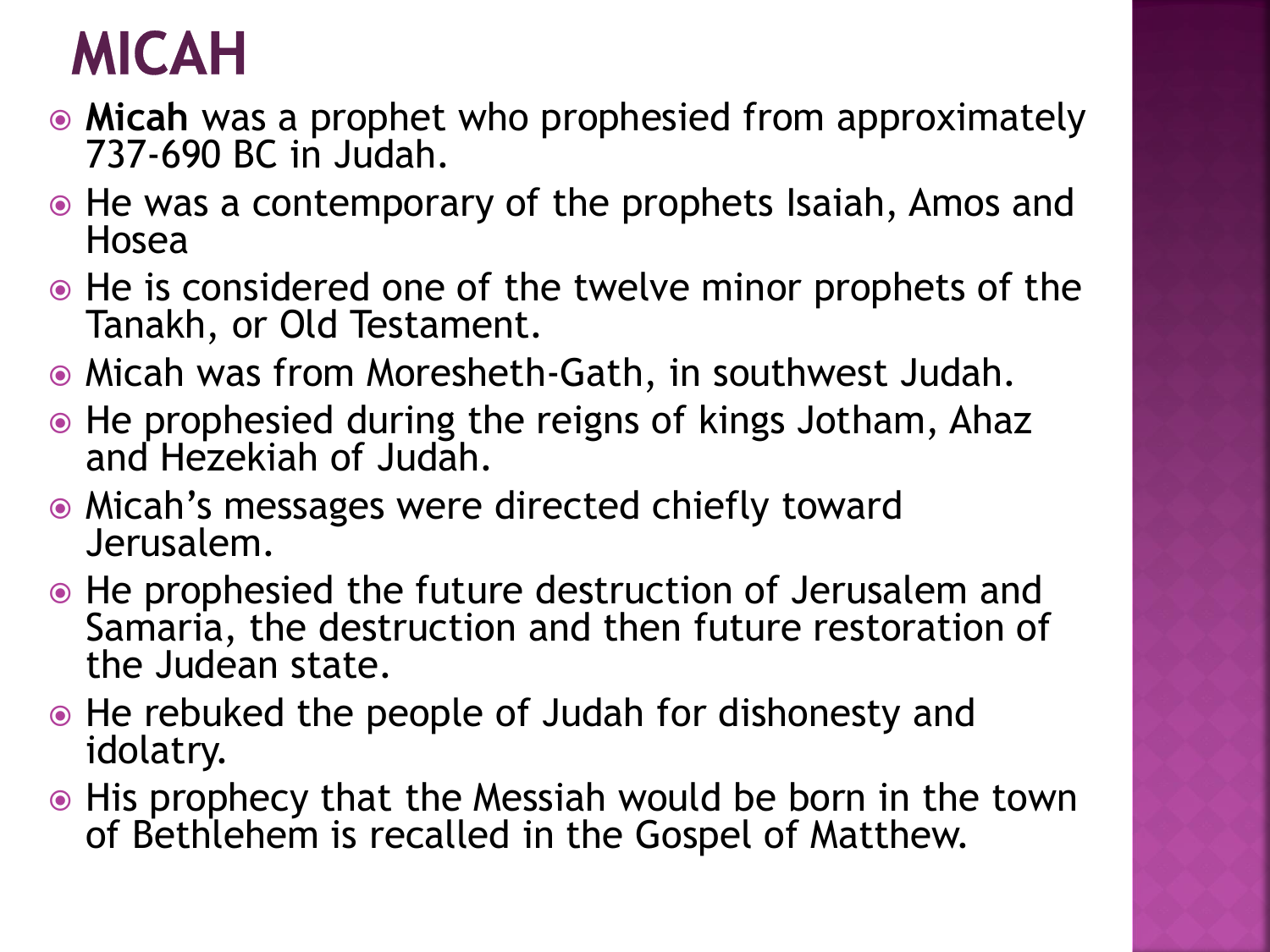#### 4TH SUNDAY OF ADVENT **DECEMBER 23** THE SHEPHERD AND PEACEMAKER -**MICAH 5:2-5A**

**● But you, O Bethlehem of Ephrathah,** who are one of the little clans of Judah, from you shall come forth for me one who is to rule in Israel, whose origin is from of old, from ancient days. Therefore he shall give them up until the time when she who is in labour has brought forth; then the rest of his kindred shall return to the people of Israel.

And he shall stand and feed his flock in the strength of the LORD,

in the majesty of the name of the LORD his God. And they shall live secure, for now he shall be great

to the ends of the earth; and he shall be the one of peace.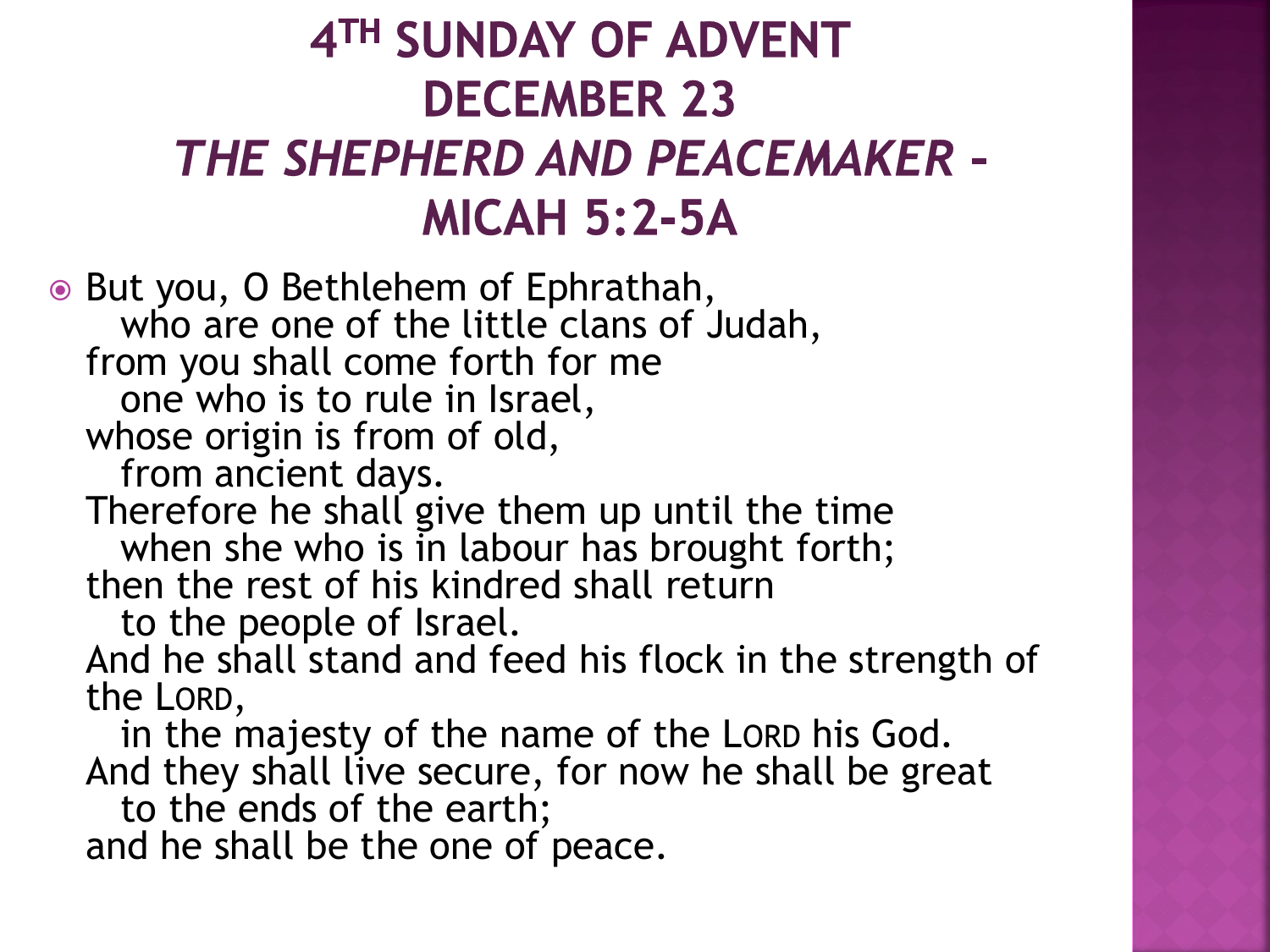#### IN THIS READING FROM MICAH, **WHAT DID YOU HEAR?**

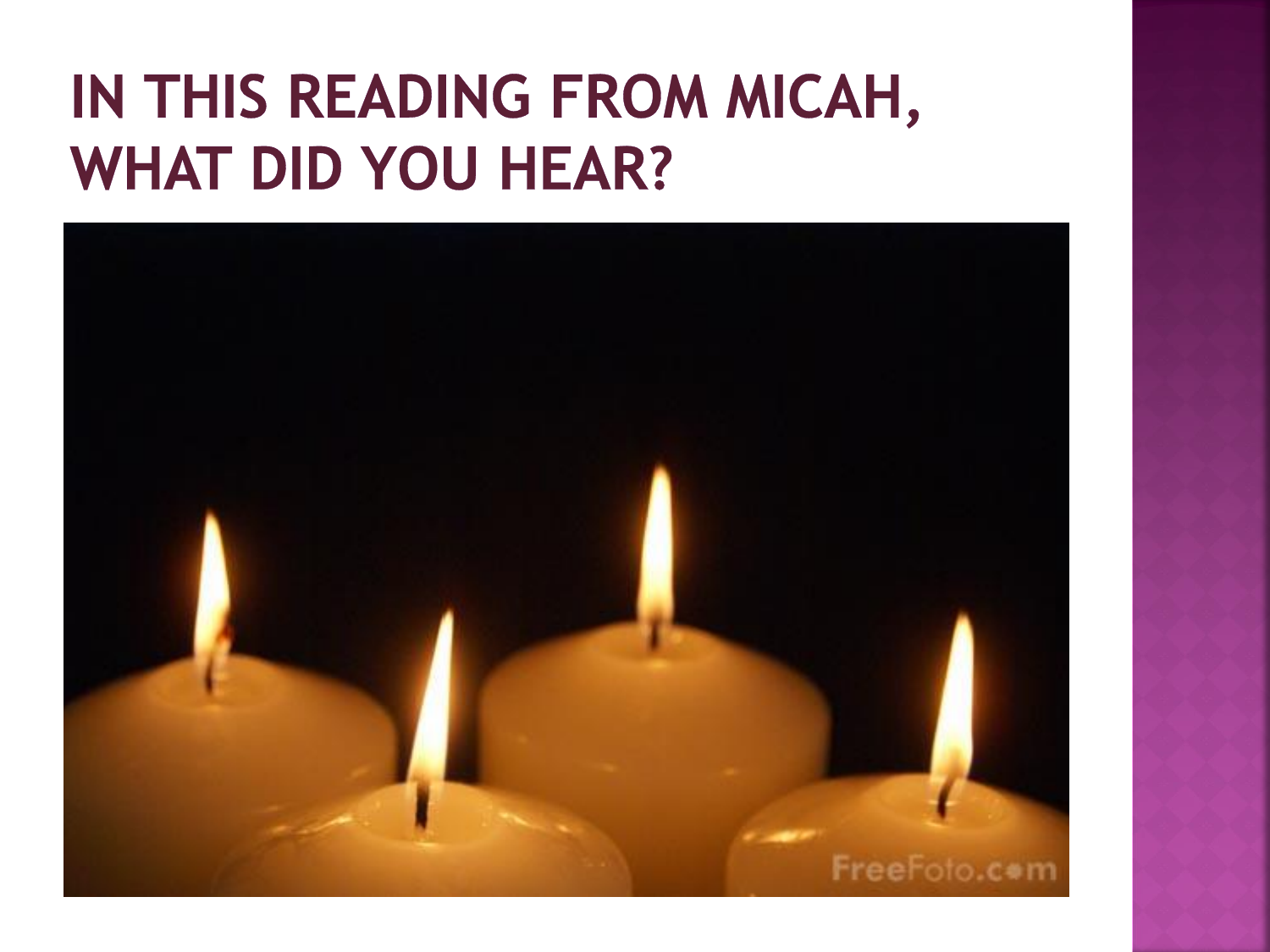#### **FOURTH SUNDAY OF ADVENT: DECEMBER 23 LUKE 1:39-45**

• In those days Mary set out and went with haste to a Judean town in the hill country, where she entered the house of Zechariah and greeted Elizabeth. When Elizabeth heard Mary's greeting, the child leapt in her womb. And Elizabeth was filled with the Holy Spirit and exclaimed with a loud cry, 'Blessed are you among women, and blessed is the fruit of your womb. And why has this happened to me, that the mother of my Lord comes to me? For as soon as I heard the sound of your greeting, the child in my womb leapt for joy. And blessed is she who believed that there would be<sup>\*</sup> a fulfilment of what was spoken to her by the Lord.'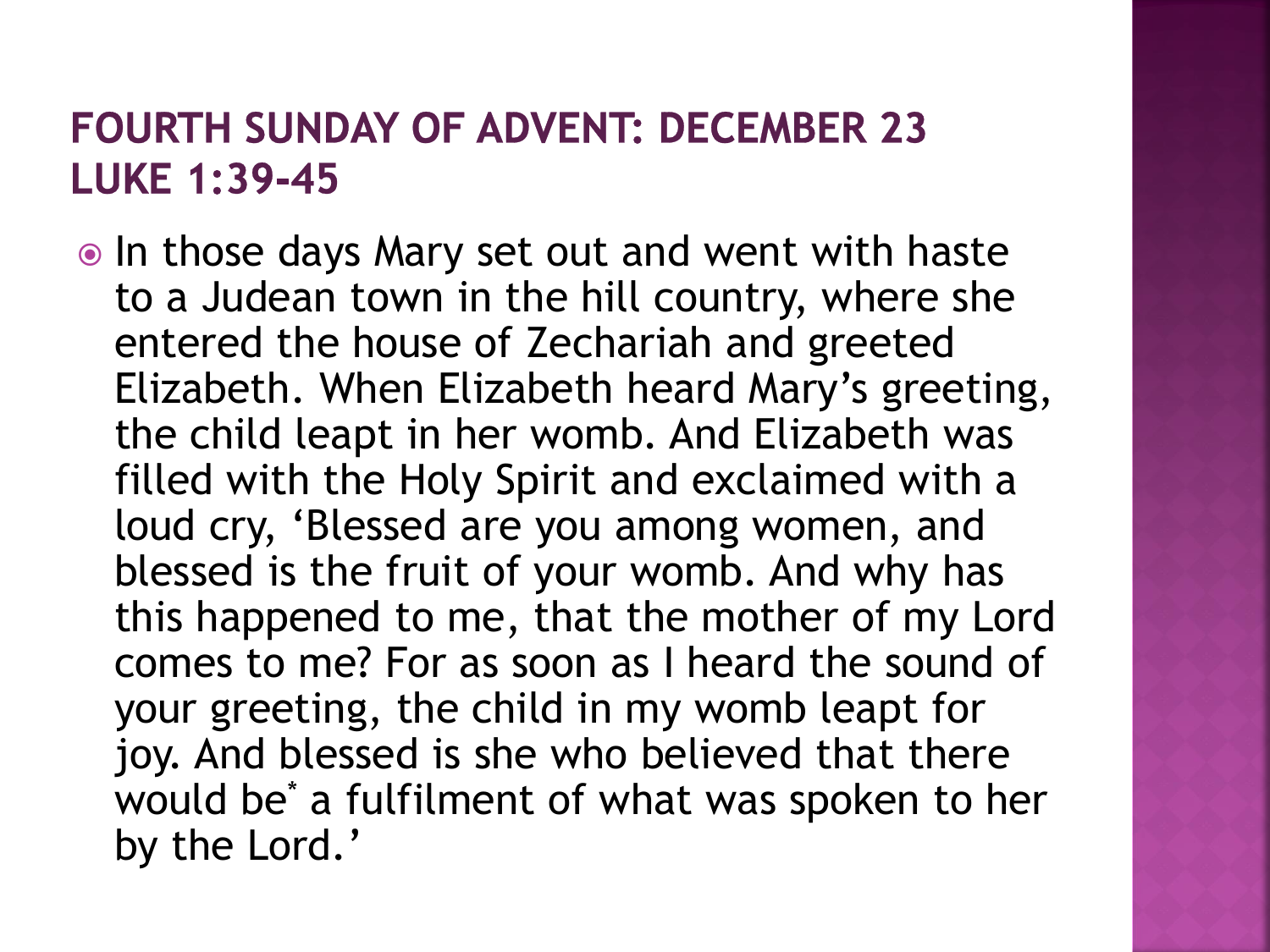## IN THIS READING OF THE STORY OF THE VISITATION, WHAT DID **YOU HEAR?**

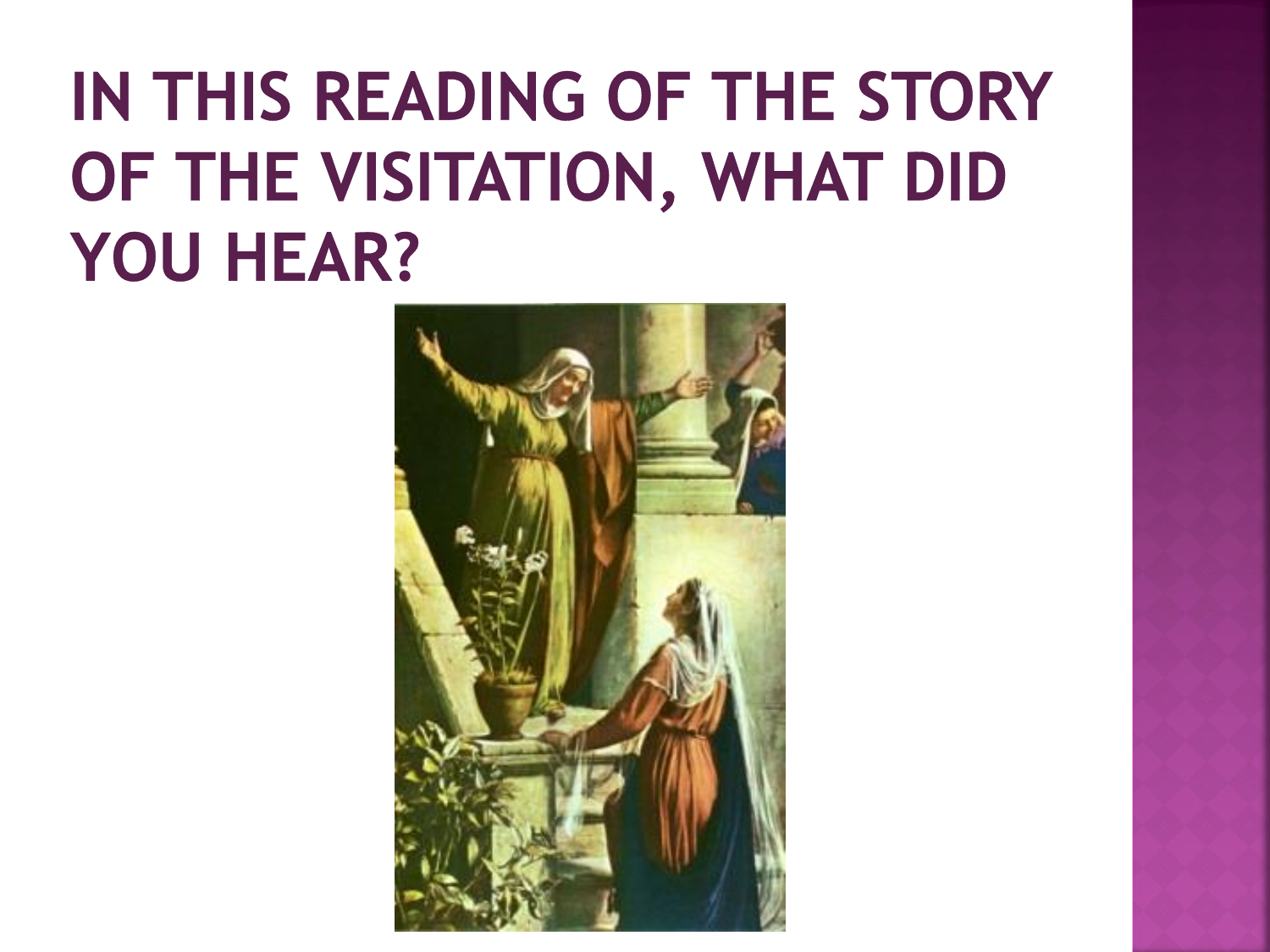## JOHN THE BAPTIST

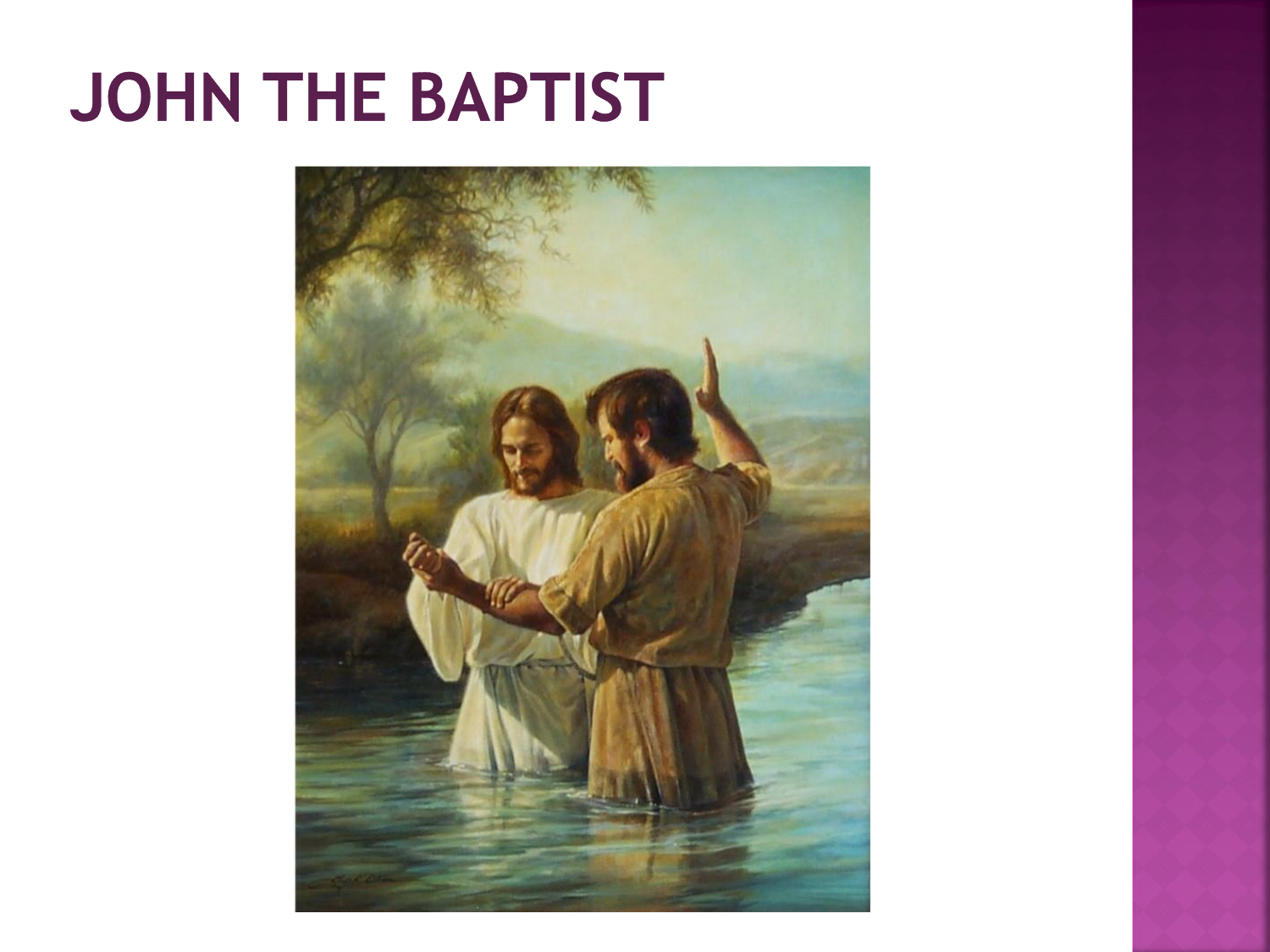## **JOHN THE BAPTIST**

- John the Baptist was an itinerant preacher and a major religious figure.
- He is mentioned in all four Gospels.
- He is also mentioned in the Qur'an.
- He is described in the Gospel of Luke as a relative of Jesus who led a movement of Baptism at the River Jordan.
- John is regarded as a prophet in Christianity and Islam.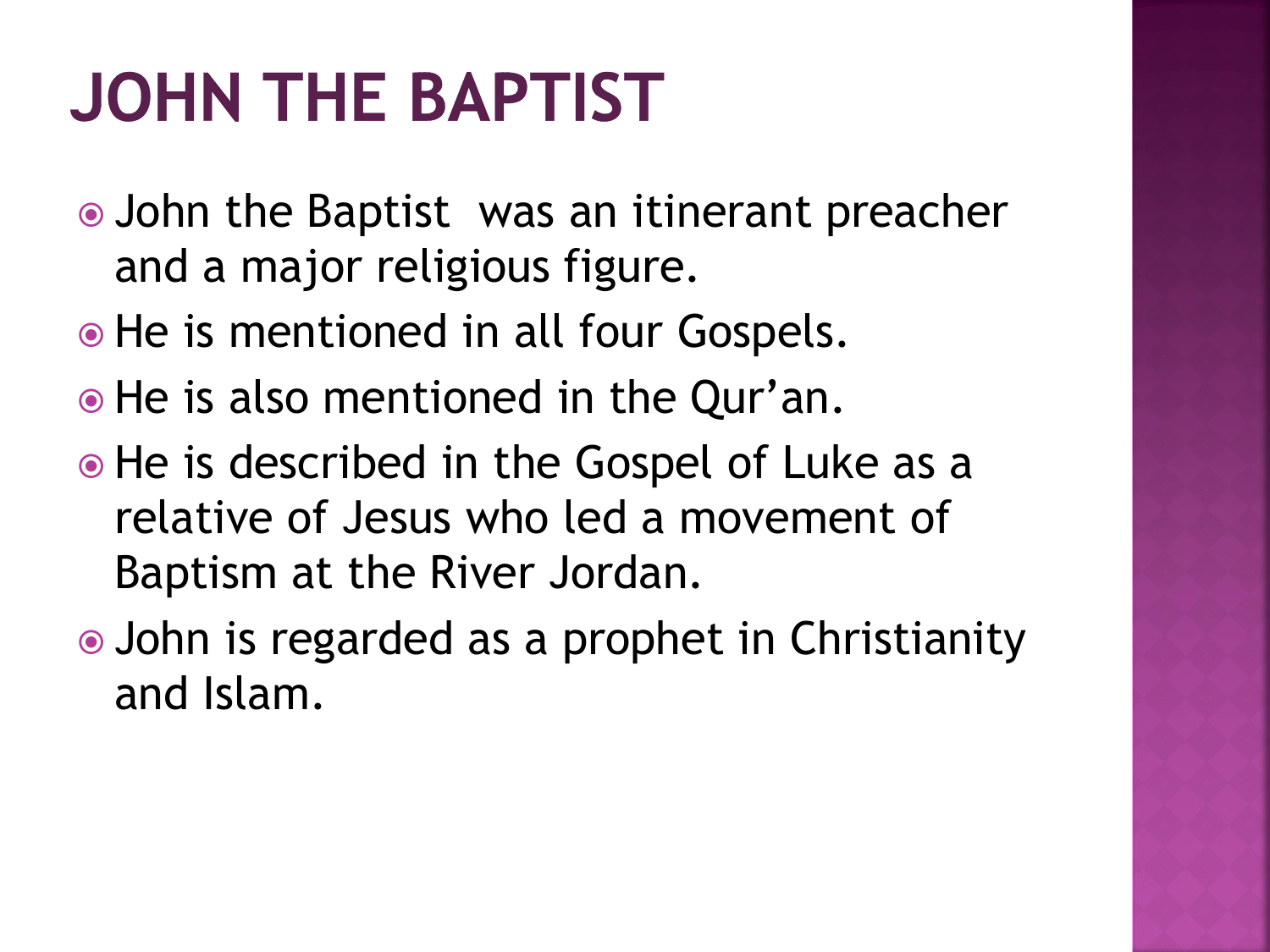## **JOHN THE BAPTIST**

- Most biblical scholars agree that John baptized Jesus at "Bethany beyond the Jordan", by wading into the water with Jesus from the eastern bank.
- John anticipated the coming of a Messiah who would be greater than himself.
- In the New Testament, Jesus is the one whose coming John foretold.
- Christians commonly refer to John as the precursor or forerunner of Jesus, since John announces Jesus' coming.
- John is also identified with the prophet Elijah. Some of Jesus' early followers had previously been followers of John.
- Some scholars have further speculated that Jesus was himself a disciple of John for some period of time, but this view is disputed.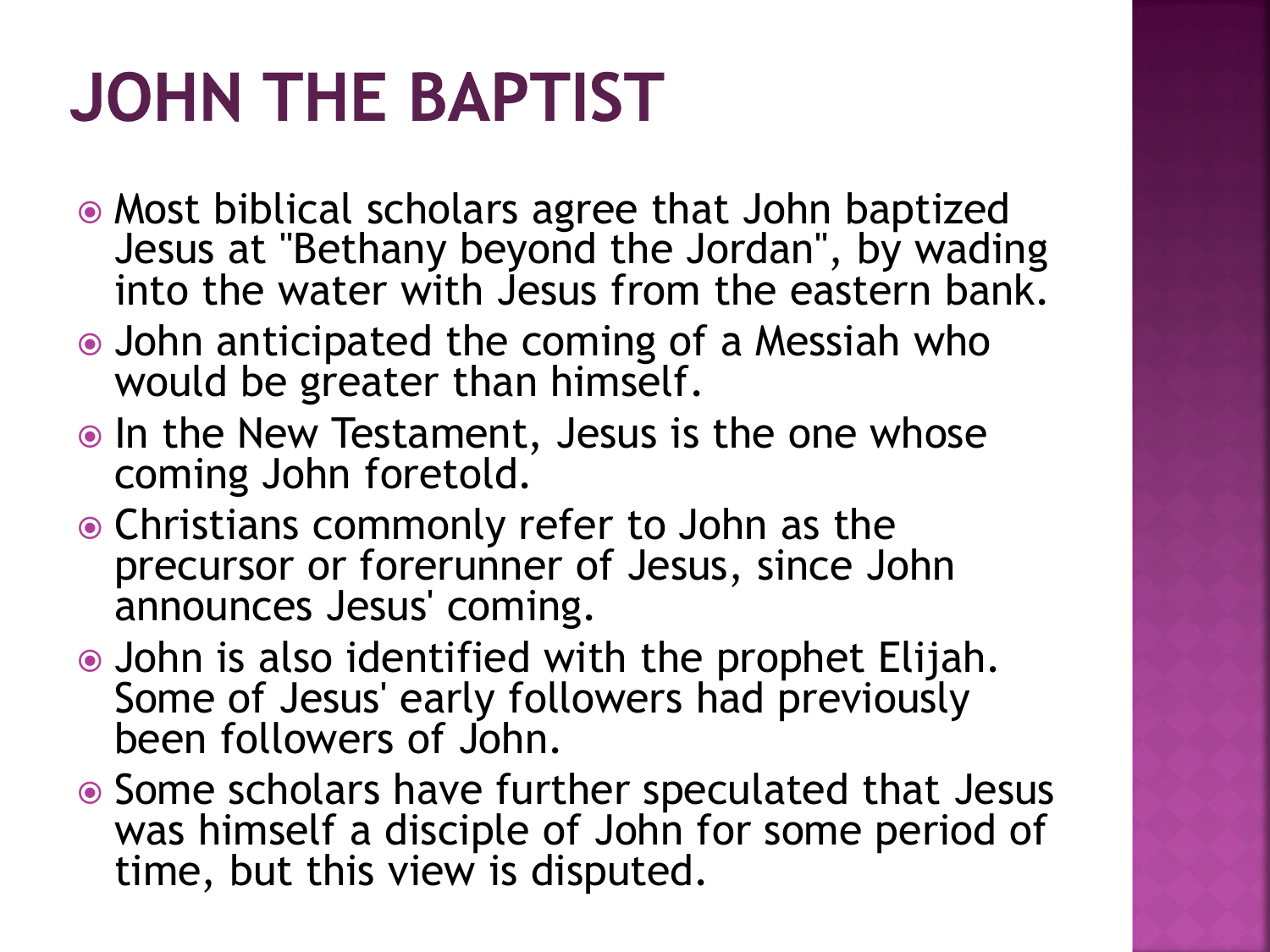#### 2ND SUNDAY OF ADVENT **DECEMBER 9, LUKE 3:1-6**

• In the fifteenth year of the reign of Emperor Tiberius, when Pontius Pilate was governor of Judea, and Herod was ruler of Galilee, and his brother Philip ruler<sup>\*</sup> of the region of Ituraea and Trachonitis, and Lysanias ruler of Abilene, during the highpriesthood of Annas and Caiaphas, the word of God came to John son of Zechariah in the wilderness. He went into all the region around the Jordan, proclaiming a baptism of repentance for the forgiveness of sins, as it is written in the book of the words of the prophet Isaiah,

'The voice of one crying out in the wilderness:

"Prepare the way of the Lord,

make his paths straight.

Every valley shall be filled,

and every mountain and hill shall be made low, and the crooked shall be made straight,

and the rough ways made smooth;

and all flesh shall see the salvation of God." '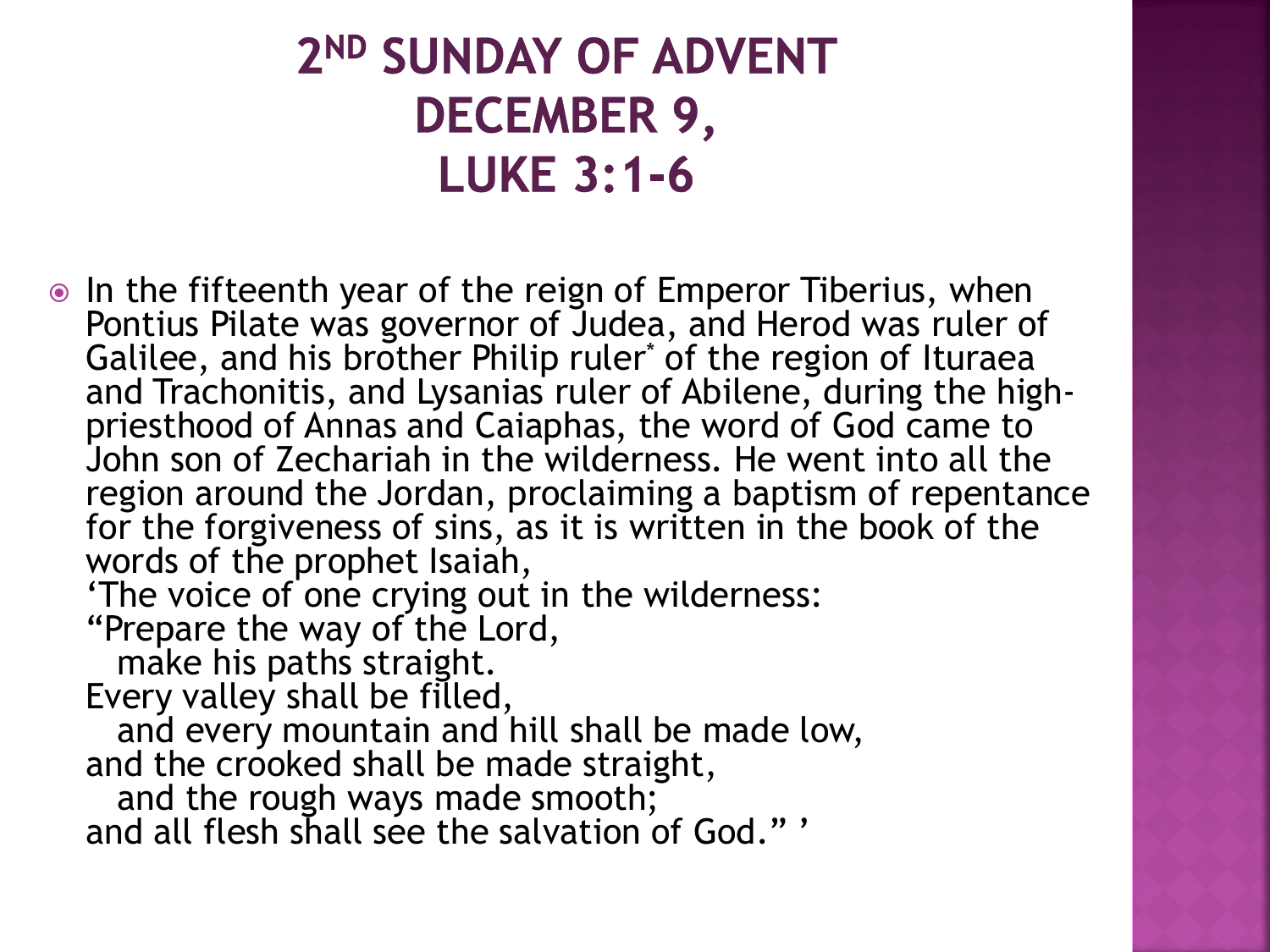#### IN THIS READING FROM LUKE, **WHAT DID YOU HEAR?**

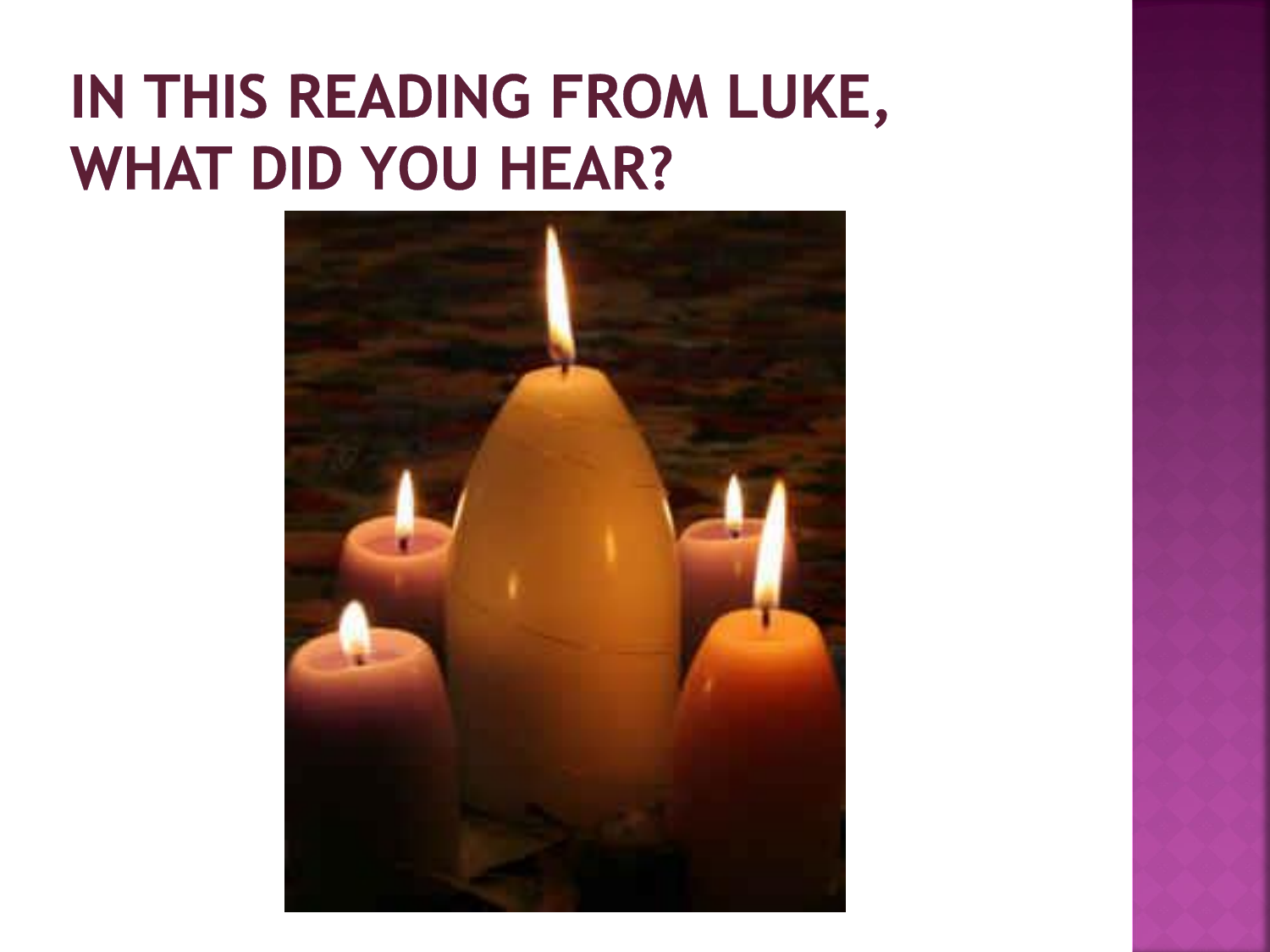

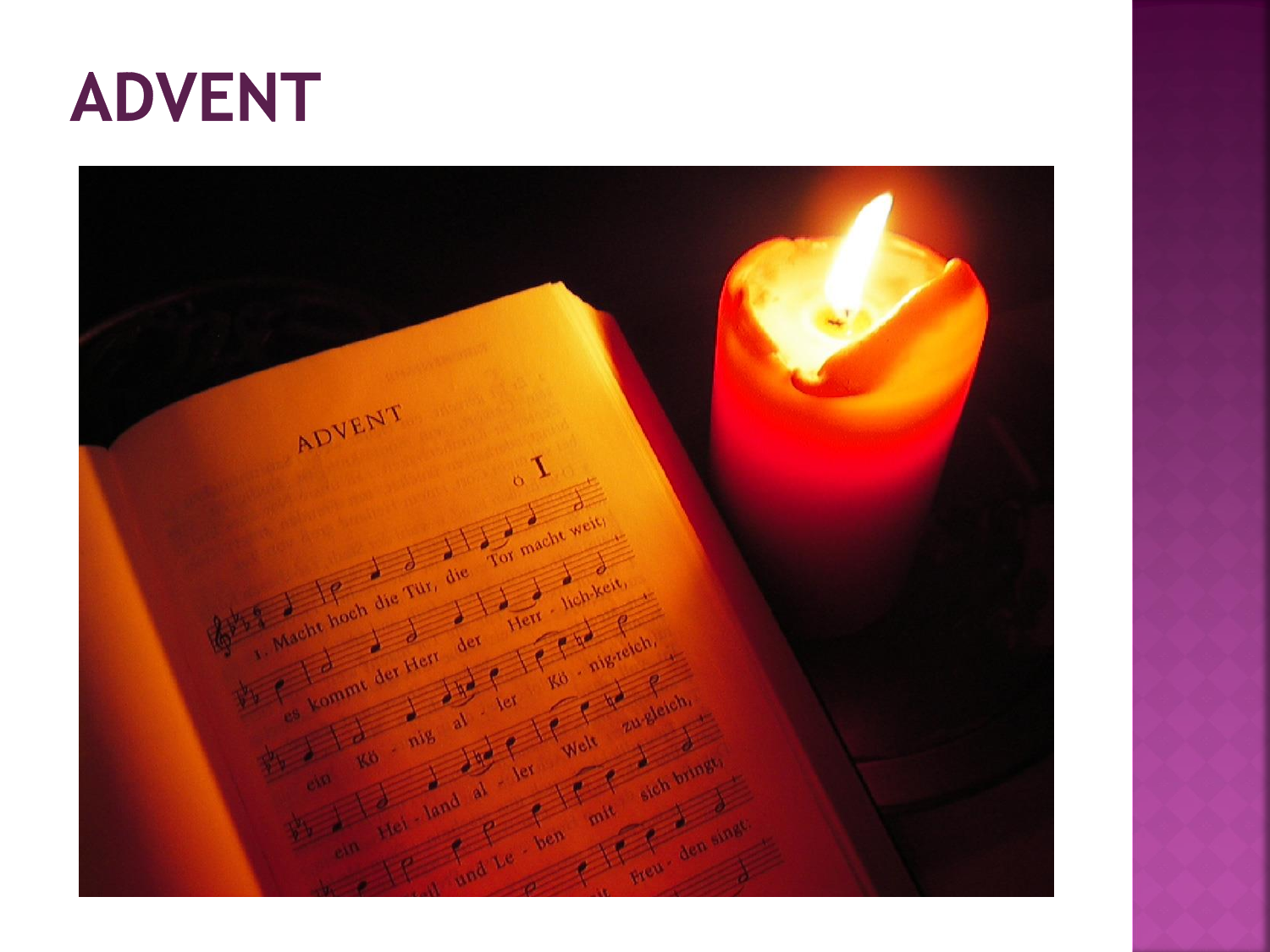## **THE LONG ADVENT**

- So, there is a way that we can look at the Old Testament period as a long Advent, a time of preparation for the coming of the Messiah.
- Each Advent, we re-live this long waiting, and we tell some of the stories of the Old Testament people who led the people in their waiting and through their waiting.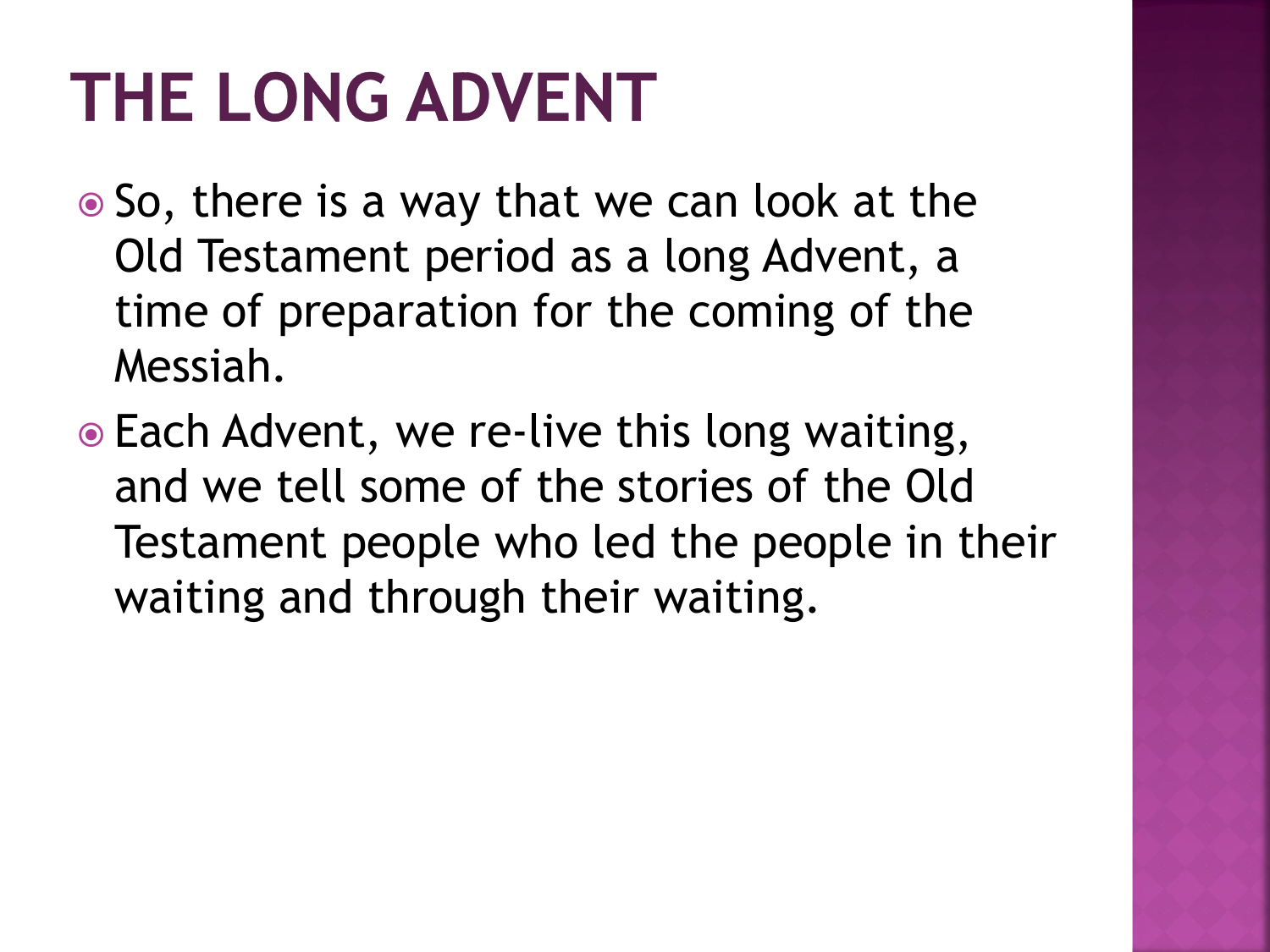# **OUR ADVENT**

#### • This year, we wait with:

- Jeremiah
- **I**saiah
- Malachi
- Micah
- **John the Baptist.**
- These Old Testament prophets pointed to the One who would come to bring salvation, peace, joy, judgment, and the Kingdom of God.
- The birth of Jesus Christ fulfilled God's promise.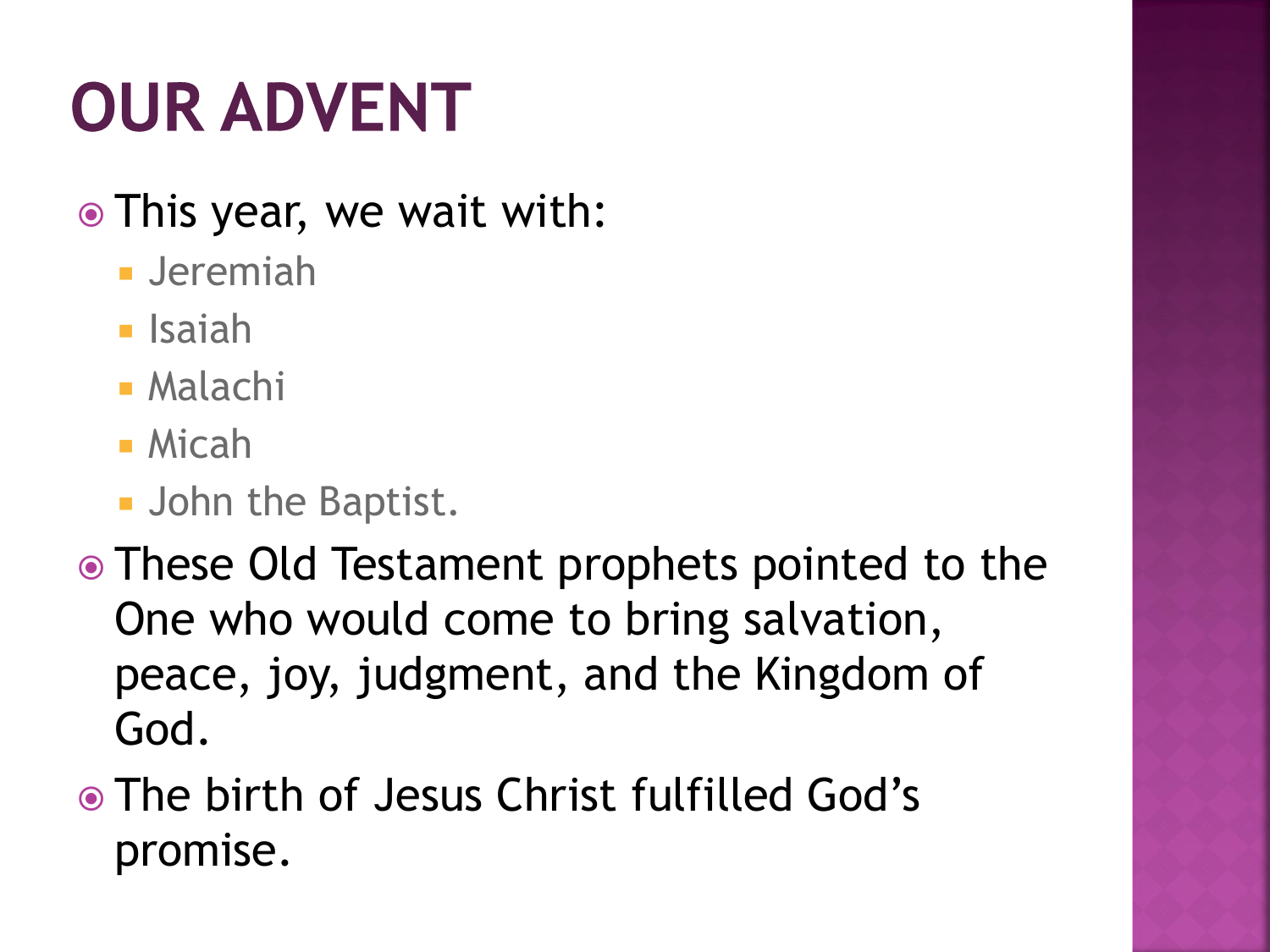#### WE ARE THE PROPHETS OF TODAY

#### • Today, we are the modern-day prophets.

- We are called to listen to God.
- **We are called to be his voice of mercy, love and** justice before the people and situations of our day.
- We are also called to listen to the joys and sorrows, hopes and fears of the people of our day.
	- We are called to be advocates for them, giving:
		- **o** voice to the voiceless,
		- o hope to the hopeless,
		- o joy to the sorrowing.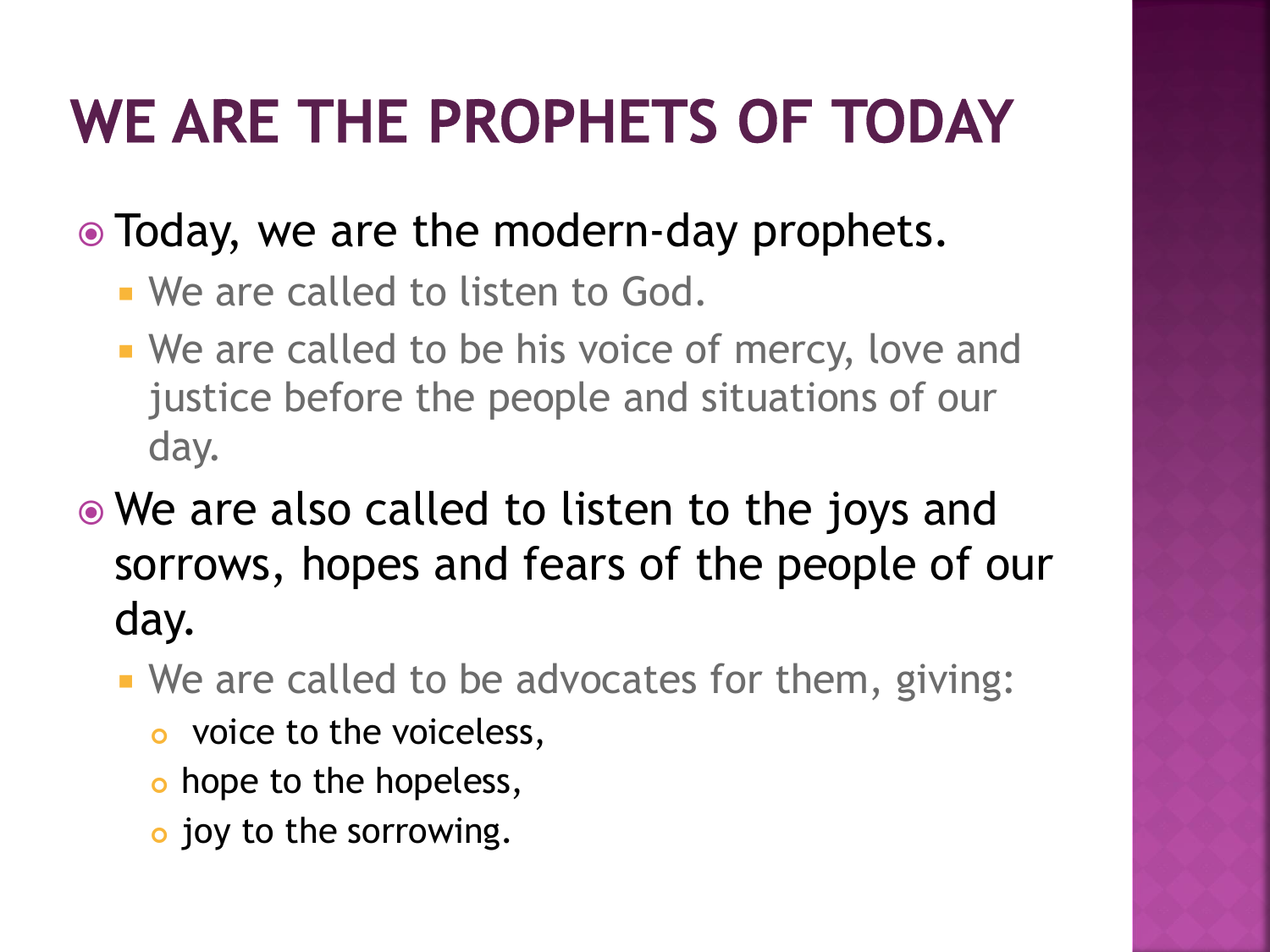## **ADVENT AND INCARNATION**

- Advent is here and now.
- But the Incarnation is here and now, as well.
- Jesus continues to become flesh in us.
- How? Through our engaging in the corporal and spiritual works of mercy.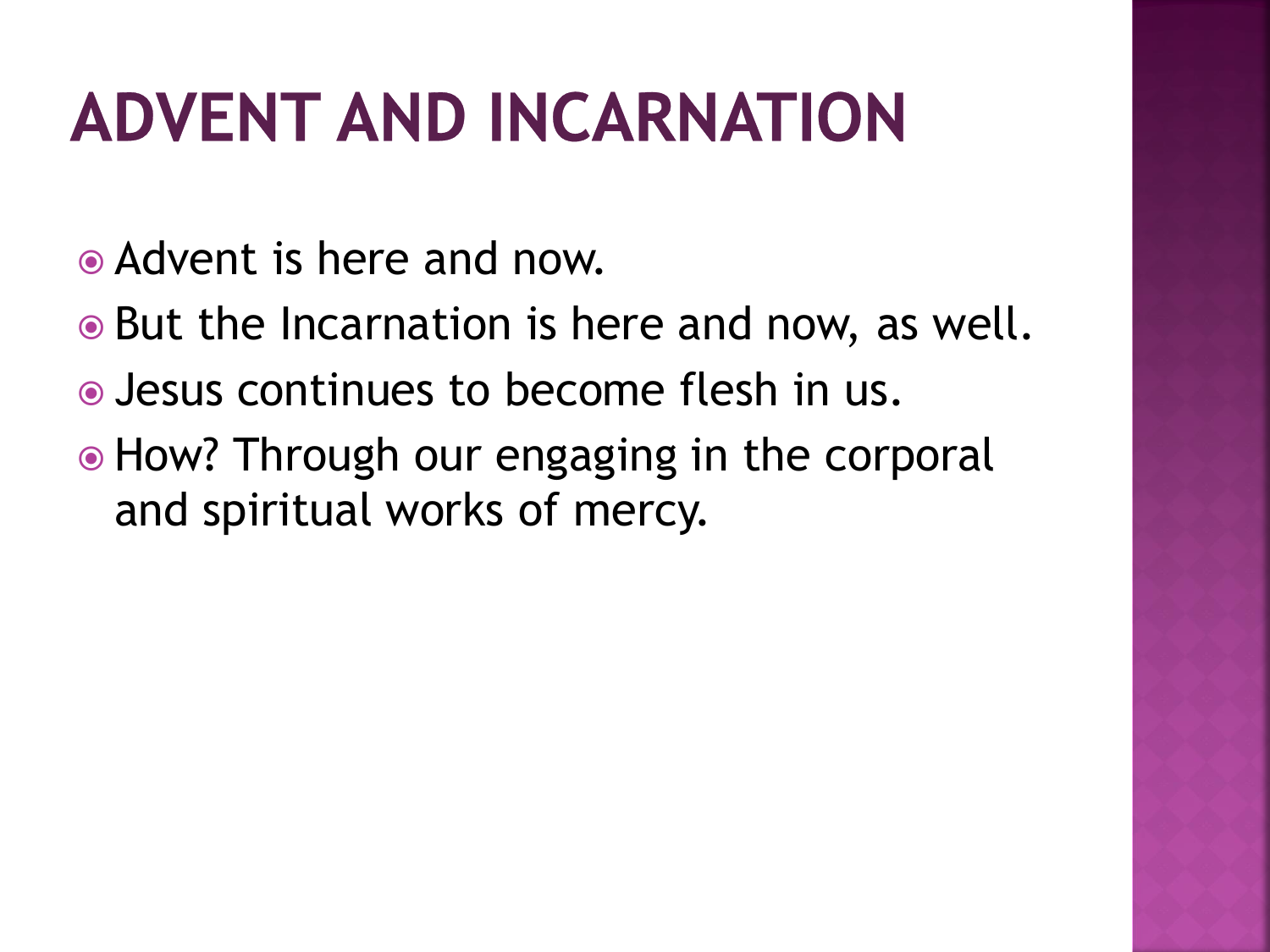#### WHO ARE THE PROPHETS OF TODAY? **WHO ADVOCATES FOR GOD BEFORE THE PEOPLE?**

Today, who do you know, or know of, who listens to God and has a gift for listening and interpreting God's ways and messages to us?

Who are God's advocates in our midst?